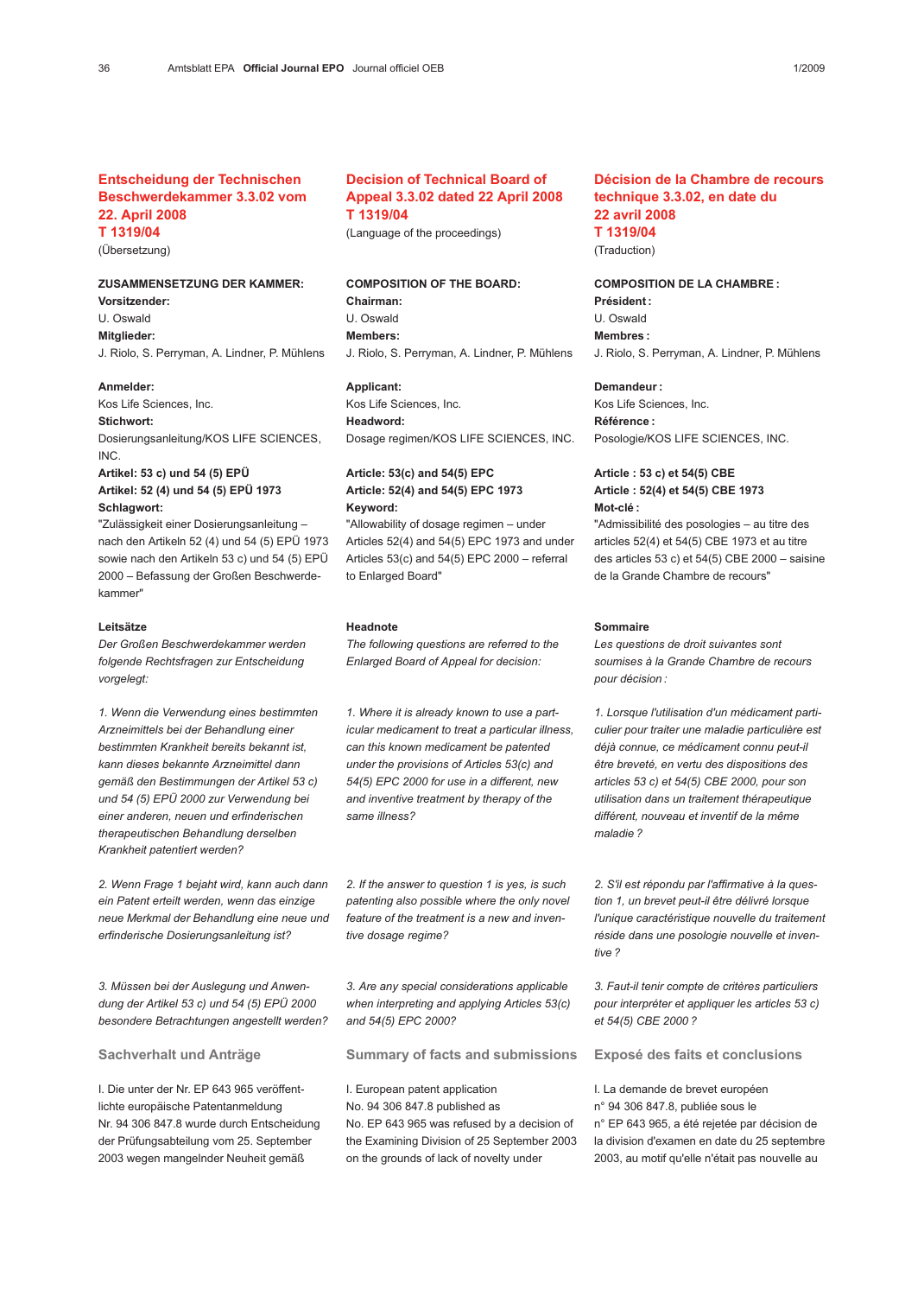Artikel 54 (1) und (2) EPÜ 1973 und Nichterfüllung der Erfordernisse des Artikels 52 (4) EPÜ 1973 zurückgewiesen.

II. Der Entscheidung lag der Satz aus 7 Ansprüchen zugrunde, der am 25. September 2003 in der mündlichen Verhandlung vor der Prüfungsabteilung eingereicht worden war. Der unabhängige Anspruch 1 lautet wie folgt:

1. Verwendung von Nicotinsäure oder einer aus der Gruppe d-Glucitolhexanicotinat, Aluminiumnicotinat, Niceritrol, d-1-alpha-Tocopherylnicotinat und Nicotinylalkoholtartrat ausgewählten Verbindung, die vom Körper zu Nicotinsäure umgewandelt wird, zur Herstellung eines Retardarzneimittels zur Verwendung bei der Behandlung von Hyperlipidämie durch orale Verabreichung einmal täglich vor dem Schlafengehen, dadurch gekennzeichnet, dass das Arzneimittel nicht folgende Mischung umfasst: 5 - 30 % Hydroxypropylmethylcellulose, 2 - 15 % eines wasserlöslichen pharmazeutischen Bindemittels, 2 - 20 % einer hydrophoben Komponente und 30 - 90 % Nicotinsäure.

III. In den Entscheidungsgründen im Verfahren vor der Prüfungsabteilung und im schriftlichen Verfahren vor der Beschwerdekammer wurden unter anderem folgende Dokumente angeführt:

(1) EP-A-577 504 (2) US-A-5 126 145 (3) JP-A-63 310 827 (als WPI-Zusammenfassung angeführt; englische Übersetzung von der Anmelderin eingereicht) (4) JP-A-5 221 854 (als WPI-Zusammenfassung angeführt) (5) J.Clin.Invest., Bd. 52(3), 1973, 732 - 740 (6) EP-A-349 235 (11) The American Journal of Medicine, 93 1992, 102 - 104 (12) The Journal of Family Practice, 34, 1992, 313 - 319 (13) Southern Medical Journal, 84, 1991, 496 - 497 (14) Metabolism, 34, 1985, 642 - 650 (15) J. Cardiovasc. Pharmacol. Therapeut., 1, 1996, 195 - 202 (16) Arch. Biochem. Biophys., 54, 1955, 558 - 559 (17) JAMA, Bd. 261(24), 23. - 30. Juni 1989, 3582 - 3587 (18) Am. J. Med., 91, September 1991, 239 - 246

Article 54(1) and (2) EPC 1973 and because it did not meet the requirements of Article 52(4) EPC 1973.

II. The decision was based on the set of 7 claims filed on 25 September 2003 during the oral proceedings before the Examining Division. Independent claim 1 reads as follows:

1. The use of nicotinic acid or a compound metabolized to nicotinic acid by the body selected from a group consisting of d-glucitol hexanicotinate, aluminium nicotinate, niceritrol, d,1-alpha-tocopheryl nicotinate and nicotinyl alcohol tartrate, for the manufacture of a sustained release medicament for use in the treatment by oral administration once per day prior to sleep, of hyperlipidaemia, characterised in that the medicament does not comprise in admixture, 5-30% hydroxypropyl methylcellulose, 2-15% of a water soluble pharmaceutical binder, 2-20% of a hydrophobic component and 30-90% nicotinic acid.

III. The following documents were cited inter alia during the proceedings before the Examining Division, in the reason, for the decision and during the written proceedings before the Board of Appeal:

(1) EP-A-577 504 (2) US-A-5 126 145 (3) JP-A-63 310 827 (cited as WPI abstract; English translation filed by the applicant) (4) JP-A-5 221 854 (cited as WPI abstract) (5) J.Clin.Invest., vol. 52(3), 1973, 732-740 (6) EP-A-349 235 (11) The American Journal of Medicine, 93, 1992, 102-104 (12) The Journal of Family Practice, 34, 1992, 313-319 (13) Southern Medical Journal, 84, 1991, 496-497 (14) Metabolism, 34, 1985, 642-650 (15) J. Cardiovasc. Pharmacol. Therapeut., 1, 1996, 195-202 (16) Arch. Biochem. Biophys., 54, 1955, 558-559 (17) JAMA, 261(24), 23/30 June 1989, 3582-3587 (18) Am. J. Med., 91, September 1991, 239-246

titre de l'article 54(1) et (2) CBE 1973, et qu'elle ne satisfaisait pas aux exigences de l'article 52(4) CBE 1973.

II. La décision a été rendue sur la base d'un jeu de 7 revendications déposé le 25 septembre 2003 pendant la procédure orale qui s'est déroulée devant la division d'examen. La revendication indépendante 1 s'énonce comme suit :

1. Utilisation de l'acide nicotinique, ou d'un composé métabolisé par l'organisme en acide nicotinique et choisi parmi l'hexanicotinate de d-glucitol, le nicotinate d'aluminium, le nicéritrol, le nicotinate de d,1-alpha-tocophérol et le tartrate d'alcool nicotinylique, pour produire un médicament à effet retard destiné au traitement de l'hyperlipidémie, par voie orale une fois par jour avant le coucher, caractérisée en ce que le médicament ne comprend pas en mélange, 5 à 30% d'hydroxypropylméthylcellulose, 2 à 15% d'un liant pharmaceutique hydrosoluble, 2 à 20% d'un composant hydrophobe et 30 à 90% d'acide nicotinique.

III. Les documents suivants ont notamment été cités au cours de la procédure devant la division d'examen, dans les motifs de la décision et lors de la procédure écrite devant la Chambre de recours :

(1) EP-A-577 504 (2) US-A-5 126 145 (3) JP-A-63 310 827 (cité comme abrégé WPI ; traduction en anglais produite par le demandeur) (4) JP-A-5 221 854 (cité comme abrégé WPI) (5) J.Clin.Invest., vol. 52(3), 1973, 732-740 (6) EP-A-349 235 (11) The American Journal of Medicine, 93 1992, 102-104 (12) The Journal of Family Practice, 34, 1992, 313-319 (13) Southern Medical Journal, 84, 1991, 496-497 (14) Metabolism, 34, 1985, 642-650 (15) J. Cardiovasc. Pharmacol. Therapeut., 1, 1996, 195-202 (16) Arch. Biochem. Biophys., 54, 1955, 558-559 (17) JAMA, 261(24), 23/30 June 1989, 3582-3587 (18) Am. J. Med., 91, September 1991, 239-246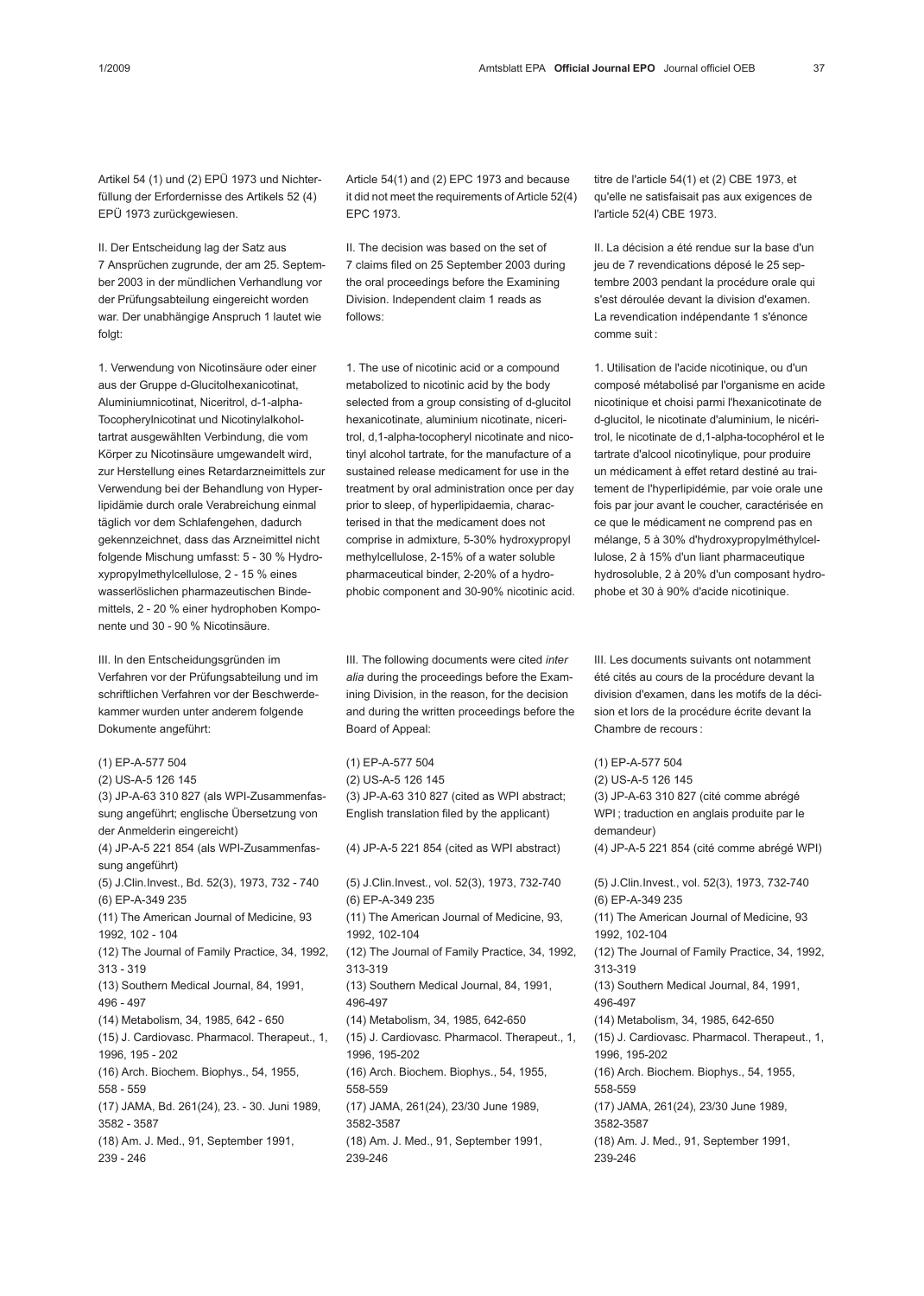(19) JAMA, Bd. 271(9), 2. März 1994, 672 - 677

(20) American Journal of Medicine, Bd. 92, Januar 1992, 77 - 81

(21) Präsentation von Dr. Eugenio Cefali, von der Beschwerdeführerin mit der Beschwerdebegründung eingereicht

Dokument 15 gehört nicht zum Stand der Technik und wurde nur wegen der darin enthaltenen Bezugnahmen auf den Stand der Technik angeführt.

Dokument 19 ist eine Nachveröffentlichung und bleibt in dieser Entscheidung unberücksichtigt.

Dokument 21 gehört nicht zum Stand der Technik. Es enthält Versuchsdaten, die für die Beurteilung der erfinderischen Tätigkeit relevant sind.

IV. Wie in der angefochtenen Entscheidung dargelegt, ist nach Auffassung der Prüfungsabteilung der Gegenstand des unabhängigen Anspruchs 1 und der von ihm abhängigen Ansprüche 2 bis 7 durch die Offenbarung in den Dokumenten 2 bis 4 vorweggenommen, in denen die Verwendung von Nicotinsäure zur Herstellung eines Retardarzneimittels zur Verwendung bei der Behandlung von Hyperlipidämie durch orale Verabreichung vorgeschlagen wird (Nr. 33 der Entscheidungsgründe).

Diesbezüglich argumentierte die Prüfungsabteilung, insbesondere unter Verweis auf die Entscheidungen T 317/95 und T 584/97, dass dem Merkmal in Anspruch 1, das sich auf eine spezielle Dosierungsanleitung eines Medikaments beziehe, nämlich einmal täglich vor dem Schlafengehen, eine medizinische Tätigkeit zugrunde liege, die nach Artikel 52 (4) EPÜ 1973 von der Patentierung ausgeschlossen sei und somit nicht als neuheitsbegründende weitere medizinische Indikation betrachtet werden könne (Nrn. 27 und 28 der Entscheidungsgründe).

Im Einklang mit den Entscheidungen G 1/03 und G 2/03 der Großen Beschwerdekammer steht nach Auffassung der Prüfungsabteilung der Disclaimer in Anspruch 1 in Bezug auf die kollidierende europäische Patentanmeldung 1, in der ein Arzneimittel zur Herstellung eines Retardarzneimittels zur Verwendung bei der Behandlung von Hyperlipidämie durch orale Verabreichung nach dem Abendessen und

(19) JAMA, vol. 271(9), 2 March 1994, 672-677 (20) American Journal of Medicine, vol. 92, January 1992, 77-81 (21) Presentation by Dr Eugenio Cefali filed

with the appellant's grounds of appeal

Document (15) does not belong to the prior art, and was cited only for references to prior art.

Document (19) was post-published, and is not taken into account in this decision.

Document (21) does not belong to the prior art. It contains experimental data which are relevant for the assessment of inventive step.

IV. As set out in the decision under appeal, the Examining Division was of the opinion that the subject-matter of independent claim 1 and of its dependent claims 2 to 7 was anticipated by the disclosure in documents (2) to (4), which contemplated the use of nicotinic acid for the manufacture of a sustainedrelease medicament for use in the treatment of hyperlipidaemia by oral administration (point 33).

In that respect, the Examining Division, referring in particular to decision T 317/95 and T 584/97, argued that the feature of claim 1 relating to a specific drug regimen, i.e. once per day prior to sleep, reflected a medical activity excluded from patentability under Article 52(4) EPC 1973, which could not therefore be considered to represent a further medical indication from which novelty can be derived (points 27 and 28).

As to the disclaimer in claim 1 vis-à-vis the interfering European patent application (1), which disclosed a medicament comprising, in admixture, 5-30% hydroxypropyl methylcellulose, 2-15% of a water soluble pharmaceutical binder, 2-20% of a hydrophobic component and 30-90% nicotinic acid for the manufacture of a sustained-release medicament for use in the treatment of hyperlipidaemia by (19) JAMA, vol. 271(9), 2 March 1994, 672-677 (20) American Journal of Medicine, vol. 92, January 1992, 77-81 (21) Présentation par le Docteur Eugenio Cefali produite avec le mémoire exposant les motifs du recours

Le document (15), ne faisant pas partie de l'état de la technique, n'était cité qu'à titre de référence.

Le document (19), publié postérieurement, n'est pas pris en compte dans la présente décision.

Le document (21) ne fait pas partie de l'état de la technique, mais il recèle des données expérimentales pertinentes pour l'évaluation de l'activité inventive.

IV. Comme il est indiqué dans la décision attaquée, la division d'examen a estimé que la nouveauté de l'objet de la revendication indépendante 1 et de ses revendications dépendantes 2 à 7 était détruite par la divulgation des documents (2) à (4), lesquels envisageaient l'utilisation de l'acide nicotinique pour produire un médicament à effet retard servant à traiter l'hyperlipidémie par voie orale (point 33).

A cet égard, la division d'examen, se référant notamment aux décisions T 317/95 et T 584/97, a fait valoir que la caractéristique de la revendication 1 portant sur une posologie donnée, c'est-à-dire "une fois par jour avant le coucher", constituait une activité médicale exclue de la brevetabilité au titre de l'article 52(4) CBE 1973 et ne pouvant pas être considérée comme représentant une deuxième indication thérapeutique susceptible d'être source de nouveauté (points 27 et 28).

Quant au disclaimer de la revendication 1 visà-vis de la demande interférente (1) qui divulguait un médicament comprenant, en mélange, 5 à 30% d'hydroxypropylméthylcellulose, 2 à 15% d'un liant pharmaceutique hydrosoluble, 2 à 20% d'un composant hydrophobe et 30 à 90% d'acide nicotinique pour produire un médicament à effet retard destiné au traitement de l'hyperlipidémie par voie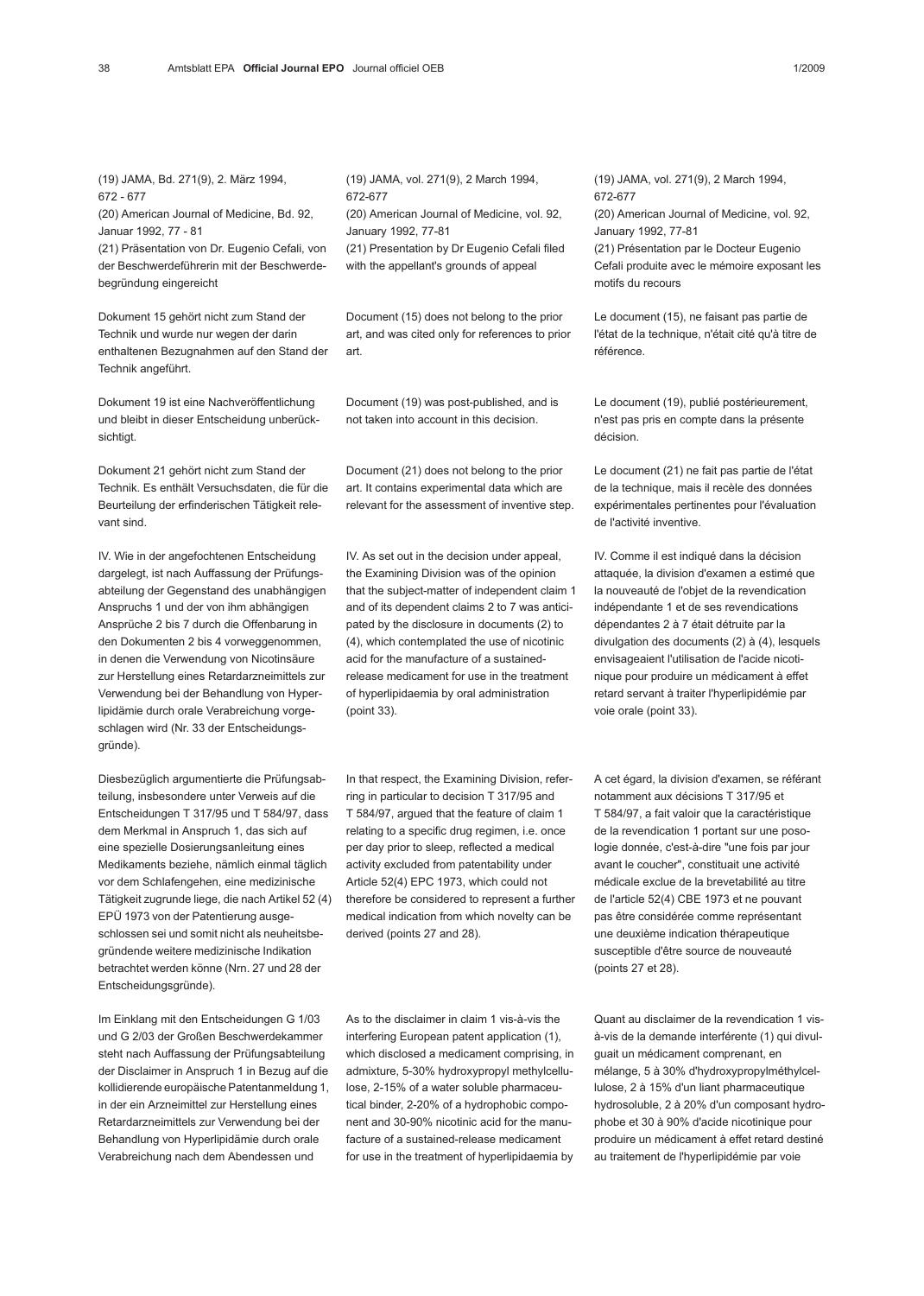vor dem Zubettgehen offenbart wird, das folgende Mischung umfasst: 5 - 30 % Hydroxypropylmethylcellulose, 2 - 15 % eines wasserlöslichen pharmazeutischen Bindemittels, 2 - 20 % einer hydrophoben Komponente und 30 90 % Nicotinsäure (Nr. 15 der Entscheidungsgründe).

V. Die Beschwerdeführerin (Anmelderin) legte Beschwerde gegen diese Entscheidung ein.

Mit der Beschwerdebegründung reichte sie einen Haupt- und einen Hilfsantrag ein.

Der Anspruchssatz des Hauptantrags ist bis auf die Streichung der abhängigen Ansprüche 6 und 7 identisch mit dem der Prüfungsabteilung vorliegenden Anspruchssatz.

VI. Die Beschwerdeführerin machte schriftlich geltend, dass die Offenbarung in den Dokumenten 2 bis 4 nicht neuheitsschädlich sei, weil keines dieser Dokumente die spezielle Dosierungsanleitung aus Anspruch 1 offenbare, nämlich "einmal täglich vor dem Schlafengehen".

Ferner brachte sie vor, dass dieses Merkmal nicht nur neuheitsbegründend sei, sondern auch nicht durch Artikel 52 (4) EPÜ 1973 ausgeschlossen werde.

Dabei verwies sie insbesondere auf die Entscheidung T 1020/03, wonach Ansprüche in der Anspruchsform einer zweiten medizinischen Verwendung gemäß dem Wortlaut von Artikel 52 (4) EPÜ 1973 und der Entscheidung G 1/83 der Großen Beschwerdekammer weitgehend zuzulassen sind und eine Einschränkung des auf Neuheit zu prüfenden Bereichs nicht erforderlich ist.

Zur erfinderischen Tätigkeit trug sie vor, dass durch die Wahl des Zeitpunkts der Verabreichung von Niacin, nämlich einmal täglich vor dem Schlafengehen, allgemein bekannte Nebenwirkungen vermindert oder ausgeschaltet würden.

Da im verfügbaren Stand der Technik keinerlei Hinweise zu finden seien, dass der Verabreichungszeitpunkt überhaupt eine Rolle spiele, sei der beanspruchte Gegenstand nach Ansicht der Beschwerdeführerin nicht naheliegend.

oral administration after the evening meal and before bedtime, the Examining Division found that it was in line with the decisions of the Enlarged Board of Appeal G 1/03 and G 2/03 (point 15).

V. The appellant (applicant) lodged an appeal against this decision.

It filed a main and an auxiliary request with its grounds of appeal.

The set of claims of the main request is identical to the set of claims before the Examining Division with the deletion of dependent claims 6 and 7.

VI. The appellant argued in writing that the disclosure in documents (2) to (4) were not novelty-destroying because none of these documents disclosed the specific regimen of claim 1, namely "once per day prior to sleep".

It further held that this feature not only imparted novelty but it was also not excluded by Article 52(4) EPC 1973.

In that respect, it referred in particular to decision T 1020/03 stating that the wording of Article 52(4)EPC 1973 and the Enlarged Board of Appeal decision G 5/83 required broad allowability of claims in second medical use format, which did not require any restriction of the area where novelty can be looked for.

As to inventive step, it submitted that the reduction or elimination of well-known side effects was the result of the timing of niacin administration, once a day prior to sleep.

Having regard to the available prior art, which did not suggest that timing had any effects at all, the appellant considered that the claimed subject-matter was not obvious.

orale après le repas du soir et avant le coucher, la division d'examen a jugé qu'il était conforme aux décisions G 1/03 et G 2/03 de la Grande Chambre de recours (point 15).

V. Le requérant (demandeur) a formé un recours contre cette décision.

Il a déposé une requête principale et une requête subsidiaire avec son mémoire exposant les motifs du recours.

Le jeu de revendications de la requête principale est identique à celui présenté devant la division d'examen, après suppression des revendications dépendantes 6 et 7.

VI. Le requérant a fait valoir par écrit que la divulgation des documents (2) et (4) n'était pas destructrice de nouveauté puisqu'aucun de ces deux documents ne divulguait la posologie particulière de la revendication 1, à savoir "une fois par jour avant le coucher".

Il a ajouté que cette caractéristique, en plus de conférer une nouveauté, n'était pas exclue par l'article 52(4) CBE 1973.

Le requérant s'est prévalu à cet effet de la décision T 1020/03 selon laquelle, eu égard au texte de l'article 52(4) CBE 1973 et à la décision G 5/83 de la Grande Chambre de recours, l'admissibilité des revendications rédigées sous la forme d'une deuxième application thérapeutique doit s'entendre au sens large, sans limitation du domaine dans lequel la nouveauté peut être recherchée.

Pour ce qui est de l'activité inventive, il a fait valoir que la réduction ou l'élimination d'effets secondaires bien connus résultait du moment où la niacine était administrée, soit une fois par jour avant le coucher.

Concernant l'état de la technique, où il n'est nulle part suggéré que le moment d'administration ait un effet quelconque, le requérant a estimé que l'objet revendiqué n'était pas évident.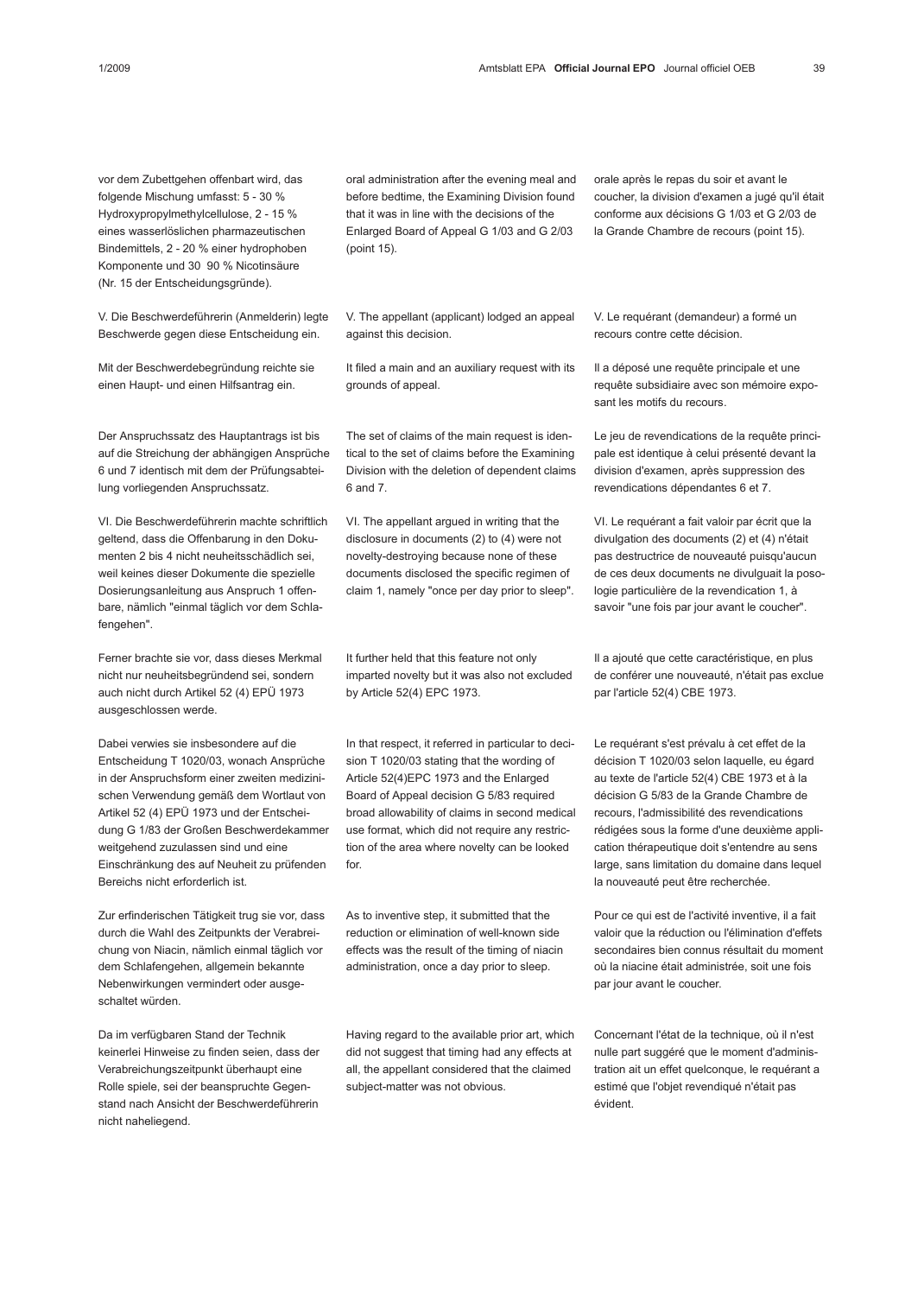Dies treffe umso mehr zu, als die einzige vorgeschlagene Lösung zur Vermeidung von schweren Nebenwirkungen, die bei der Dosierungsanleitung ansetze, darin bestehe, die Dosis zu verringern oder Niacin ganz abzusetzen.

VII. Mit Schreiben vom 9. November 2004 beantragte die Beschwerdeführerin eine Beschleunigung des Beschwerdeverfahrens.

VIII. Die Beschwerdeführerin beantragte schriftlich Folgendes:

1. Aufhebung der Entscheidung und Erteilung der Anmeldung mit den Ansprüchen des Hauptantrags

2. Hilfsweise Erteilung der Anmeldung mit den Ansprüchen des Hilfsantrags

3. Sollte die Kammer dem Antrag nach 1 oder 2 nicht stattgeben wollen, Vorlage der folgenden Fragen an die Große Beschwerdekammer:

1. Kann das Fehlen von Nebenwirkungen als technischer Beitrag zum Stand der Technik oder alternativ als technische Wirkung betrachtet werden, die der bekannten Behandlung eines bestimmten pathologischen Zustands Neuheit verleihen kann?

2. Sind alle Dosierungsanleitungen für Arzneimittel nach Artikel 52 (4) EPÜ 1973 von der Patentierbarkeit ausgeschlossen?

Ein Antrag auf mündliche Verhandlung wurde nur für den Fall gestellt, dass die Kammer eine Entscheidung zuungunsten der Beschwerdeführerin in Betracht zieht.

Entscheidungsgründe

1. Die Beschwerde ist zulässig.

2. Materiellrechtliche Prüfung der Anmeldung

**Hauptantrag** 

2.1 Artikel 84 EPÜ und Artikel 123 (2) EPÜ

Die Prüfungsabteilung hatte gegen die Ansprüche dieses Antrags keinen Einwand wegen mangelnder Klarheit oder hinzugefügter Gegenstände erhoben, und die Kammer sieht prima facie keinen Grund, von dieser Auffassung abzuweichen.

All the more so because the only solution put forward in terms of regimen variation to avoid severe side effects was to reduce the dosage or stop taking niacin altogether.

VII. In its letter dated 9 November 2004, the appellant requested accelerated appeal proceedings.

VIII. The appellant requested in writing:

1. Reversal of the decision and grant of the application with the main request claims.

2. As an alternative to this request, grant of the application with the auxiliary request claims.

3. If the Board were minded not to grant the request under 1 or 2, referral of the following questions to the Enlarged Board:

1. Can the absence of side effects be considered a technical contribution to the art, or alternatively a technical effect such that it can render the known treatment of a specified pathological condition novel?

2. Are all drug dosage regimens excluded from patentability by Article 52(4) EPC 1973?

Oral proceedings were only requested if the Board contemplated a decision adverse to the appellant.

Reasons for the decision

1. The appeal is admissible.

2. Substantive examination of the application

Main request

2.1 Article 84 EPC and Article 123(2) EPC

The Examining Division found that no objection arose with regard to the claims of this request as to clarity and added matter and the Board sees, prima facie, no reason to differ.

Ceci est d'autant plus vrai que la seule solution avancée en termes de variation de posologie pour éviter les effets secondaires graves était de réduire la posologie ou d'arrêter purement et simplement de prendre de la niacine.

VII. Dans sa lettre du 9 novembre 2004, le requérant a demandé une procédure de recours accélérée.

VIII. Le requérant a demandé par écrit :

1. l'annulation de la décision et la délivrance du brevet sur la base des revendications de la requête principale ;

2. à titre subsidiaire, la délivrance du brevet sur la base des revendications de la requête subsidiaire ;

3. si la chambre n'est pas disposée à faire droit aux requêtes 1 ou 2, la saisine de la Grande Chambre de recours concernant les questions suivantes :

1. L'absence d'effets secondaires peut-elle être considérée comme une contribution technique à l'état de la technique, ou bien comme un effet technique capable de conférer un caractère nouveau au traitement connu d'une maladie bien définie ?

2. Les posologies médicamenteuses sontelles toutes exclues de la brevetabilité au titre de l'article 52(4) CBE 1973 ?

Une procédure orale était seulement requise dans le cas où la chambre envisagerait de ne pas faire droit au requérant.

Motifs de la décision

1. Le recours est recevable.

2. Examen quant au fond de la demande

Requête principale

2.1 Articles 84 et 123(2) CBE

La division d'examen n'a soulevé aucune objection quant à la clarté des revendications de cette requête et aux éléments ajoutés. La Chambre n'a également aucune objection.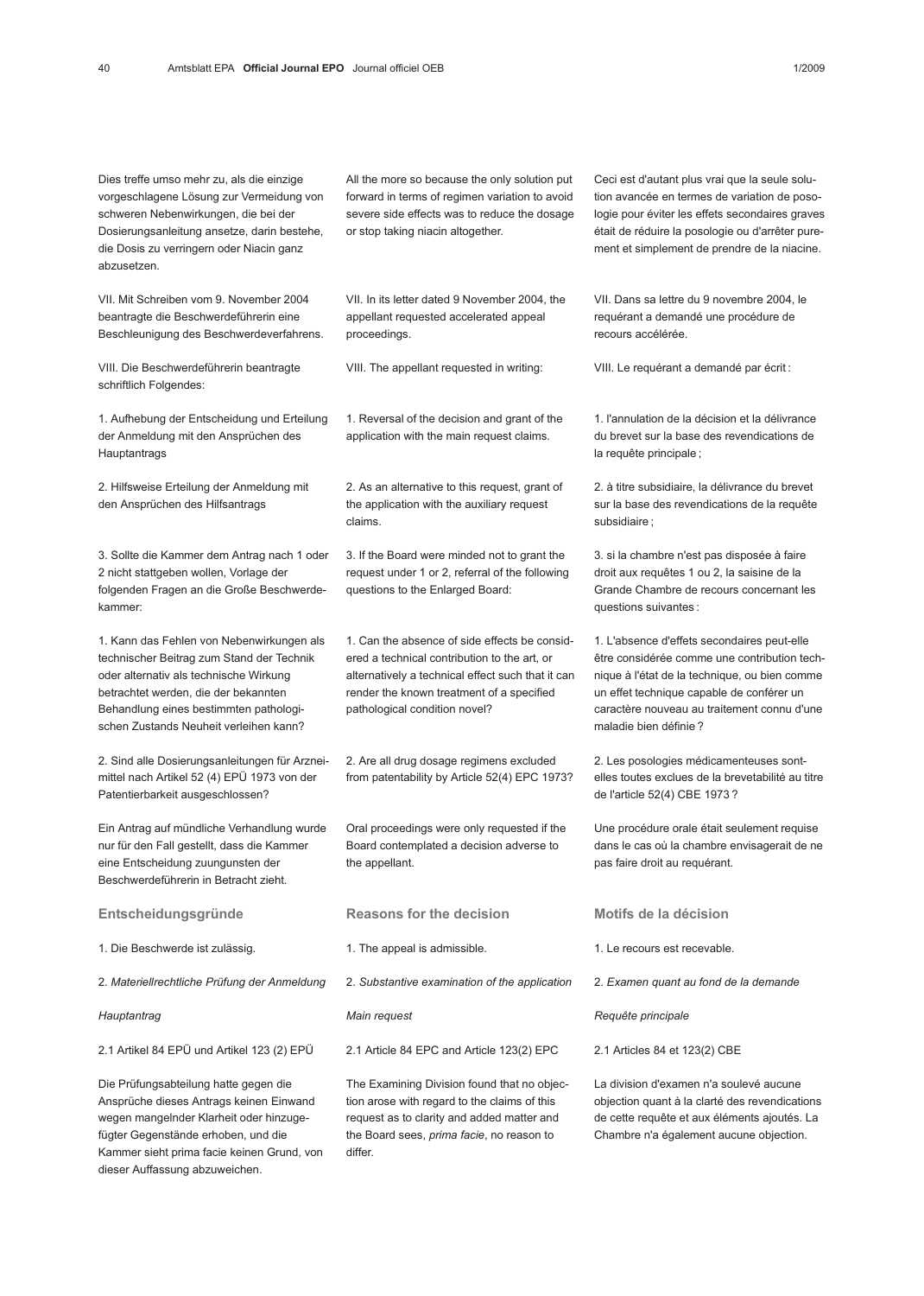Aus dem Merkmal in Anspruch 1 "einmal täglich vor dem Schlafengehen" leitet der Fachmann im Besonderen ab, dass der Patient das Arzneimittel einnehmen muss, bevor er zu Bett geht.

Dieser vernünftigen Auslegung des Merkmals steht die allgemeine Definition in der Beschreibung der Anmeldung nicht entgegen, wonach die Nicotinsäure enthaltende Zusammensetzung während der Behandlung "vor jedem regelmäßigen physiologisch bedingten Bewusstseinsverlust" eingenommen wird (A1-Schrift, S. 3, Z. 18 und 19).

## 2.2 Artikel 54 EPÜ

2.2.1 In Bezug auf den Neuheitseinwand der Prüfungsabteilung hinsichtlich der Dokumente 2 bis 4 stimmt die Kammer zu, dass die Dokumente 2 und 3 die Verwendung von Nicotinsäure bzw. Niceritrol zur Herstellung eines Retardarzneimittels zur Verwendung bei der Behandlung von Hyperlipidämie durch orale Verabreichung offenbaren ((2), Sp. 5, Z. 54 - 60; WPI-Zusammenfassung von (3)).

Da die Behandlung von Hyperlipidämie tatsächlich die einzige bekannte therapeutische Anwendung von Nicotinsäure ist, konnte die Prüfungsabteilung zu Recht davon ausgehen, dass diese Behandlungsmethode für den Fachmann implizit in den Dokumenten 2 und 3 offenbart ist, obwohl sie weder in Dokument 2 noch in der Zusammenfassung von (3) ausdrücklich erwähnt wird.

Jedoch wird in diesen Dokumenten nicht die spezielle Dosierungsanleitung gemäß Anspruch 1 offenbart, nämlich "einmal täglich vor dem Schlafengehen".

So enthält Dokument 2 Tabellen, in denen Dosen von 250, 500 und 750 mg offenbart werden, sowie die Angabe, dass Niacin zweimal am Tag verabreicht wird (Sp. 5, Z. 58 - 60).

In der englischen Übersetzung des Dokuments 3 wird keine Dosierungsanleitung erwähnt. Es wird lediglich offenbart, dass Niceritrol, eine biologische Vorstufe von Nicotinsäure, nach dem Essen eingenommen wird, ohne dass darauf jedoch näher eingegangen wird (S. 8, Testbeispiel 3).

In particular, the feature in claim 1 – "once per day prior to sleep" – implies for the skilled person that the patient undergoing a therapy has to take the medicament when going to bed to sleep.

This sensible reading of this feature is not contradicted by the general definition given in the description of the application which indicates that for the therapy the composition containing nicotinic acid is administered "prior to each periodic physiological loss of consciousness" (A1 publication, page 3, lines 18 and 19).

### 2.2 Article 54 EPC

2.2.1 As to the novelty objection vis-à-vis documents (2) to (4) raised by the Examining Division, the Board agrees that documents (2) and (3) disclose the use of nicotinic acid and niceritrol respectively for the manufacture of a sustained-release medicament for use in the treatment by oral administration of hyperlipidaemia ((2), column 5, lines 54 to 60; WPI abstracts of (3)).

In fact, as the treatment of hyperlipidemiae is the only known therapeutic treatment using nicotinic acid, the Examining Division was right to conclude that this treatment was implicitly disclosed for the skilled person in documents (2) and (3) although it was not expressis verbis mentioned in document (2) or in the abstract (3).

These documents do not however disclose the specific regimen of claim 1, namely "once per day prior to sleep".

Indeed, document (2) discloses tables including doses of 250, 500 and 750 mg and indicates that niacin is to be given twice daily (column 5, lines 58 to 60).

The English translation of document (3) is silent about any regimen. It only discloses that niceritrol, a biological precursor of nicotinic acid, is administered after mealtime, without further indication (page 8, test example 3).

Ainsi, la caractéristique de la revendication 1 – "une fois par jour avant le coucher" – signifie pour l'homme du métier que le patient qui suit le traitement doit prendre le médicament quand il va se coucher.

Cette interprétation raisonnable de cette caractéristique n'est pas contredite par la définition générale donnée dans la description de la demande, selon laquelle aux fins du traitement, la composition contenant l'acide nicotinique est administrée "avant chaque perte de conscience périodique d'origine physiologique" (publication A1, page 3, lignes 18 et 19).

## 2.2 Article 54 CBE

2.2.1 En ce qui concerne l'objection de la division d'examen pour absence de nouveauté vis-à-vis des documents (2) à (4), la Chambre reconnaît que les documents (2) et (3) divulguent l'utilisation respectivement de l'acide nicotinique et du nicéritrol pour produire un médicament à effet retard destiné au traitement de l'hyperlipidémie par voie orale ((2), colonne 5, lignes 54 à 60 ; abrégés WIPI de  $(3)$ ).

En fait, comme le traitement de l'hyperlipidémie est le seul traitement thérapeutique connu utilisant l'acide nicotinique, la division d'examen a eu raison de conclure que pour l'homme du métier, les documents (2) et (3) divulguaient implicitement ce traitement même s'il n'était mentionné expressément ni dans le document (2) ni dans l'abrégé (3).

Cependant, ces documents ne divulguent pas la posologie spécifique de la revendication 1, à savoir "une fois par jour avant le coucher".

Le document (2) comporte des tableaux avec des doses de 250, 500 et 750 mg, et indique que la niacine doit être administrée deux fois par jour (colonne 5, lignes 58 à 60).

La traduction en anglais du document (3) ne dit rien sur une éventuelle posologie. Elle divulgue seulement que le nicéritrol, précurseur biologique de l'acide nicotinique, est administré après le repas, sans autre indication (page 8, test à titre d'exemple 3).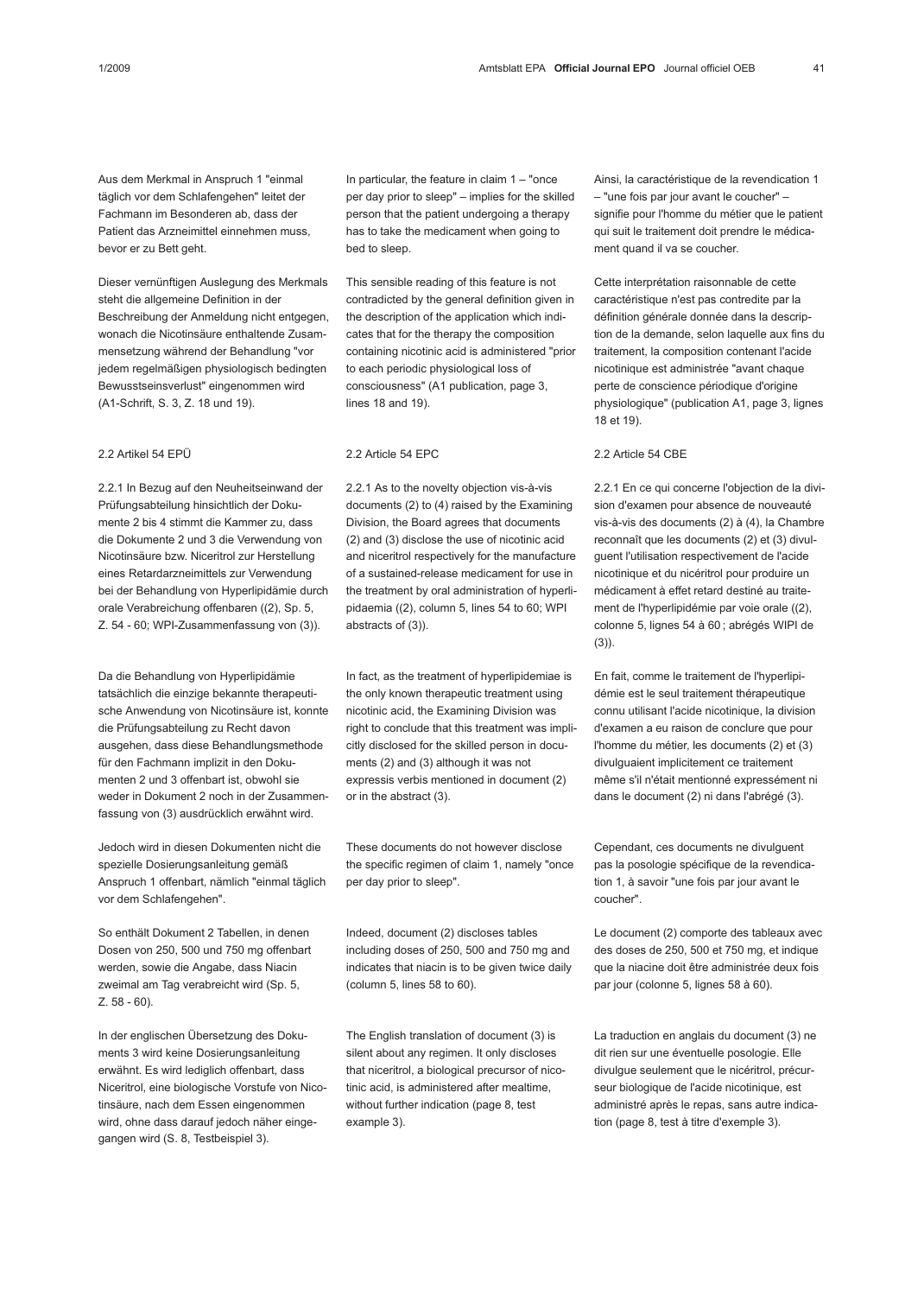In diesem Zusammenhang stellt die Kammer auch fest, dass Testbeispiel 3 primär auf die Untersuchung der Häufigkeit von "Flush"- Reaktionen als Nebenwirkungen gerichtet war und nicht auf eine Behandlung.

Das japanische Dokument 4 entspricht Dokument 2, sodass für die zugehörige WPI-Zusammenfassung dieselbe Feststellung gilt, nämlich dass die spezielle Dosierungsanleitung gemäß Anspruch 1 "einmal täglich vor dem Schlafengehen" darin nicht offenbart ist.

2.2.2 Wie aus den folgenden Ausführungen hervorgeht, wird diese spezielle Dosierungsanleitung auch in keinem der übrigen verfügbaren Dokumente offenbart:

Dokument 5 betrifft die intravenöse Infusion von Nicotinsäure.

Dokument 6 offenbart ein Nicotinsäure enthaltendes Retardarzneimittel zur oralen Verabreichung, das der Patient dreimal täglich einzunehmen hat (S. 4, Z. 24).

Dokument 11 bezieht sich auf eine Studie über Hepatotoxizität in Zusammenhang mit einem Nicotinsäure enthaltenden Retardarzneimittel zur Behandlung von Hyperlipidämie. Es enthält keine Angaben über eine Dosierungsanleitung.

Dokument 12 betrifft eine klinische Studie zu einem Nicotinsäure enthaltenden Retardarzneimittel, das zwei- oder dreimal täglich eingenommen wird (S. 317, linke Spalte, erster Absatz).

Dokument 13 enthält einen Bericht über Nebenwirkungen, die bei der Behandlung mit einem Nicotinsäure enthaltenden Retardpräparat auftreten können. Als Dosierungsanleitung wird dreimal täglich angegeben (S. 496, Z. 1 - 3, unter "Case report").

Dokument 14 betrifft eine klinische Studie zu einem Nicotinsäure enthaltenden Retardarzneimittel. Das Medikament wurde den Patienten dreimal täglich verabreicht (S. 643, zweiter Absatz, erster Satz).

Dokument 16 betrifft nicht die Retardformulierung von Nicotinsäure, und die angegebene Dosierungsanleitung lautet viermal täglich (S. 558, dritter Absatz, Z. 21 und 22).

In that respect, the Board notes also that the purpose of test example 3 is primarily directed to assessment of the frequency of occurrence of flushes as side effects rather than to therapy.

Document (4) is the Japanese equivalent of document (2) so that, having regard to the WPI abstract, the same comment applies, namely that the specific regimen of claim 1 "once per day prior to sleep" is not disclosed.

2.2.2 As can be seen from the following, none of the remaining available documents discloses this particular regimen either:

Document (5) concerns intravenous infusion of nicotinic acid.

Document (6) discloses a sustained-release medicament for oral administration containing nicotinic acid which must be taken by the patient three times daily (page 4, line 24).

Document (11) relates to a study concerning hepatotoxicity associated with a sustainedrelease medicament containing nicotinic acid in the treatment of hyperlipidemiae. It contains no mention of a regimen.

Document (12) concerns a clinical trial on a sustained-release medicament containing nicotinic acid taken two or three times daily (page 317, left column, first paragraph).

Document (13) is a report on side effects which can result from therapy with a sustained-release preparation containing nicotinic acid. It mentions a three-times per day regimen (page 496, lines 1 to 3, under "Case report").

Document (14) concerns a clinical trial on a sustained-release medicament containing nicotinic acid. The patients were given the medicament three times a day (page 643, second paragraph, first sentence).

Document (16) does not deal with the sustained-release formulation of nicotinic acid and the prescribed regimen is four times a day (page 558, third paragraph, lines 21 and 22).

A cet égard, la Chambre fait remarquer que ce test 3 visait moins à évaluer le traitement qu'à mesurer la fréquence des bouffées congestives en tant qu'effet secondaire.

Le document (4) est l'équivalent japonais du document (2). Par conséquent, les mêmes observations valent pour l'abrégé WPI, à savoir que la posologie "une fois par jour avant le coucher" de la revendication 1 n'y est pas divulguée.

2.2.2 On constate que les autres documents disponibles ne divulguent pas non plus cette posologie :

Le document (5) porte sur l'administration de l'acide nicotinique par voie intraveineuse.

Le document (6) divulgue un médicament à effet retard contenant de l'acide nicotinique et devant être administré par le patient trois fois par jour (page 4, ligne 24).

Le document (11) porte sur une étude relative à l'hépatotoxicité associée à un médicament à effet retard contenant de l'acide nicotinique dans le traitement de l'hyperlipidémie. Il ne fait pas état d'une posologie.

Le document (12) concerne un essai clinique relatif à un médicament à effet retard contenant de l'acide nicotinique pris deux ou trois fois par jour (page 317, colonne de gauche, premier paragraphe).

Le document (13) est un rapport sur les effets secondaires qui peuvent résulter d'un traitement par une préparation à effet retard contenant de l'acide nicotinique. Il fait état d'une posologie caractérisée par une prise trois fois par jour (page 496, lignes 1 à 3, sous "Case report").

Le document (14) porte sur un essai clinique d'un médicament à effet retard contenant de l'acide nicotinique. Le médicament est administré aux patients trois fois par jour (page 643, deuxième paragraphe, première phrase).

Le document (16) ne traite pas de la formulation à effet retard de l'acide nicotinique et prescrit quatre prises par jour (page 558, troisième paragraphe, lignes 21 et 22).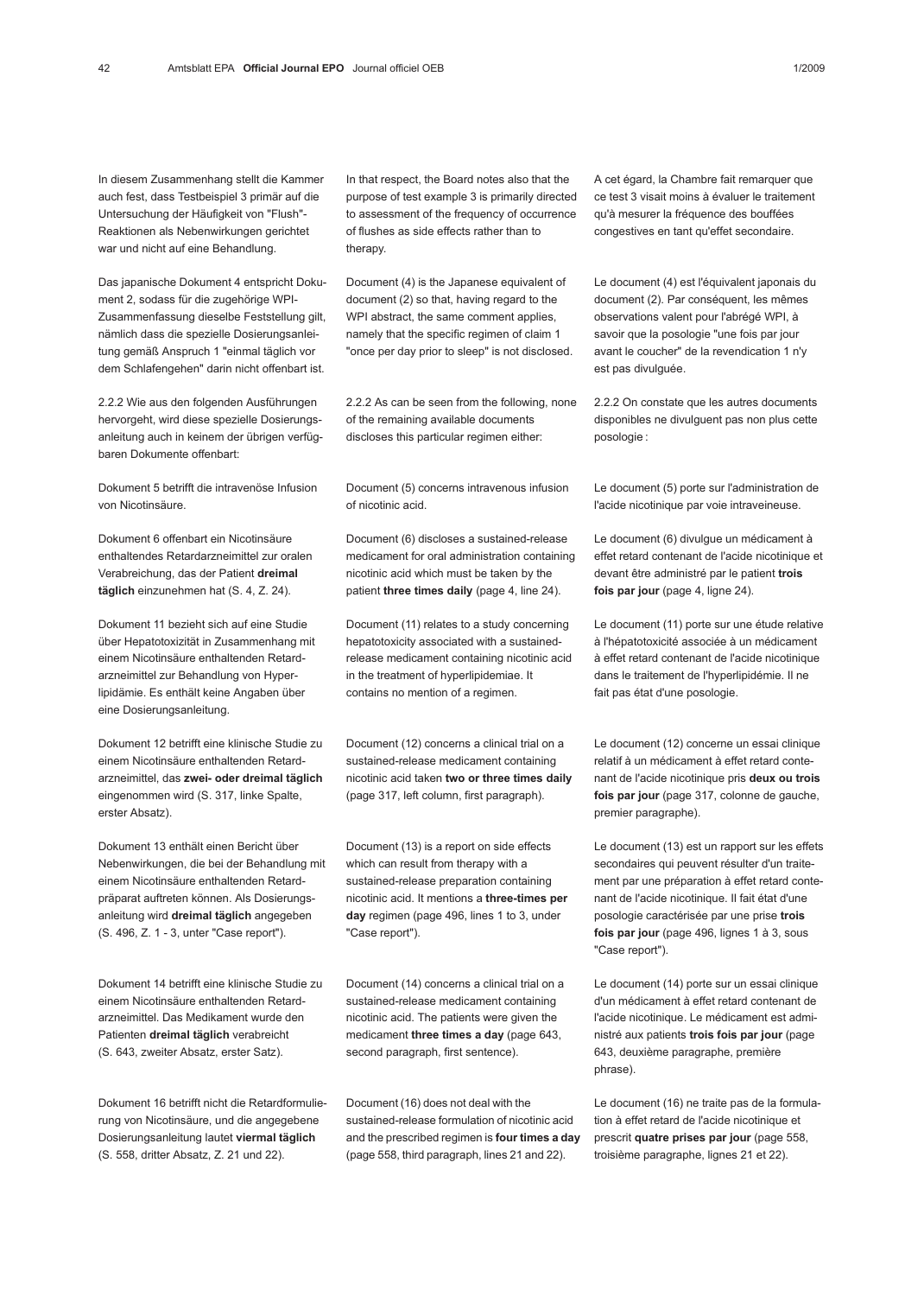Dokument 17 beschreibt die Einnahme des Nicotinsäure enthaltenden Retardarzneimittels dreimal täglich (S. 3585, dritte Spalte, Z. 13 und 14).

Dokument 18 bezieht sich sowohl auf ein Nicotinsäure enthaltendes Arzneimittel mit verzögerter Freisetzung als auch auf ein Nicotinsäure enthaltendes Arzneimittel mit sofortiger Freisetzung. Es offenbart, dass man bei der sofort wirkenden Formulierung mit einer niedrigen Dosis zum Frühstück beginnt und nach und nach auf eine höhere Dosierung mit vier Einzeldosen übergeht (S. 240, rechte Spalte, Z. 2 - 5). Beim Retardarzneimittel wird die Dosierungsanleitung jedoch nicht erwähnt.

Dokument 20 beschreibt ebenfalls ein Nicotinsäure enthaltendes Arzneimittel mit verzögerter Freisetzung und ein Nicotinsäure enthaltendes Arzneimittel mit sofortiger Freisetzung. In Bezug auf die Dosierungsanleitung wird die Veröffentlichung "U.S. Pharmacopeia Drug Information for Health Care Professionals" zitiert, wonach die Retardformulierung zweimal täglich eingenommen wird, nämlich morgens und abends (S. 81, linke Spalte, zweiter Absatz).

Darüber hinaus wird in diesem Dokument ohne Angaben zur Formulierung des Arzneimittels offenbart, dass die Behandlung in der Regel mit einer einzigen subtherapeutischen Dosis beginnt und die Einnahmefrequenz sowie die tägliche Gesamtdosis allmählich auf eine erste therapeutische Dosis erhöht werden (S. 77, rechte Spalte, zweiter Absatz, erster und zweiter Satz).

2.2.3 Aus dem Vorstehenden ergibt sich somit, dass das Merkmal in Anspruch 1 – "einmal täglich vor dem Schlafengehen" – durch die Vorveröffentlichungen nicht vorweggenommen wird.

2.3 Da die vorliegende Anmeldung am 13. Dezember 2007, dem Tag des Inkrafttretens des EPÜ 2000, anhängig war und noch keine Entscheidung über die Erteilung des Patents wirksam geworden war, sind gemäß dem Beschluss des Verwaltungsrats vom 28. Juni 2001 über die Übergangsbestimmungen nach Artikel 7 der Akte zur Revision des Europäischen Patentübereinkommens vom 29. November 2000, Artikel 1 und 3, die Document (17) describes taking the sustained-release medicament containing nicotinic acid three times daily (page 3585, third column, lines 13 and 14).

Document (18) deals both with a sustainedrelease medicament containing nicotinic acid and an instant-release medicament containing nicotinic acid. It discloses that in the case of the instant-release formulation the regimen starts with a low dose at breakfast and is gradually increased to a higher dosage in four divided doses (page 240, right column, lines 2 to 5). It is however silent as to the regimen in the case of the sustained release medicament.

Document (20) deals also with a sustainedrelease medicament containing nicotinic acid and an instant-release medicament containing nicotinic acid. It refers to the U.S. Pharmacopeia Drug Information for Health Care Professionals which states that the regimen for a sustained-release formulation is two times per day, morning and evening (page 81, left column, second paragraph).

This document discloses, moreover, without indicating the type of formulation of the medicament, that the therapy is generally begun with single doses of subtherapeutic dosage and that the frequency of dose and total daily dose are gradually increased up to a firstlevel therapeutic dose (page 77, right column, second paragraph, first two sentences).

2.2.3 As is apparent from the above, the feature in claim 1 – "once per day prior to sleep" – is not anticipated by the available prior art documents.

2.3 As this application was pending on 13 December 2007, the date on which the EPC 2000 entered into force, and no decision on the grant of the patent had yet taken effect, then by virtue of the Decision of the Administrative Council of 28 June 2001 on the transitional provisions under Article 7 of the Act revising the European Patent Convention of 29 November 2000, Articles 1 and 3, the present application now falls to be considered

Le document (17) préconise de prendre trois fois par jour le médicament à effet retard contenant de l'acide nicotinique (page 3585, troisième colonne, lignes 13 et 14).

Le document (18) traite à la fois d'un médicament à effet retard contenant de l'acide nicotinique et d'un médicament à libération immédiate contenant de l'acide nicotinique. Selon ce document, la posologie de la formulation à libération immédiate commence par une faible dose au petit déjeuner pour passer à des doses croissantes réparties sur quatre prises (page 240, colonne de droite, lignes 2 à 5). Il ne dit toutefois rien sur la posologie du médicament à effet retard.

Le document (20) traite également d'un médicament à effet retard contenant de l'acide nicotinique et d'un médicament à libération immédiate contenant de l'acide nicotinique. Il renvoie aux informations de la pharmacopée américaine destinées aux professionnels de la santé (U.S. Pharmacopeia Drug Information for Health Care Professionals), selon lesquelles la posologie d'une formulation à effet retard est de deux fois par jour, matin et soir (page 81, colonne de gauche, deuxième paragraphe).

Ce document divulgue en outre, sans indiquer le type de formulation du médicament, que le traitement commence généralement avec des doses uniques inférieures aux doses thérapeutiques, et que la fréquence des doses et la dose journalière totale sont progressivement amenées à une dose thérapeutique de premier niveau (page 77, colonne de droite, deuxième paragraphe, deux premières phrases).

2.2.3 Il ressort de ce qui précède que la caractéristique de la revendication 1 – "une fois par jour avant le coucher" – ne voit pas sa nouveauté détruite par les documents de l'état de la technique disponibles.

2.3 Etant donné que la demande était en instance le 13 décembre 2007, date de l'entrée en vigueur de la CBE 2000, et qu'il n'avait pas encore été statué sur la délivrance du brevet, en vertu des articles premier et 3 de la décision du Conseil d'administration du 28 juin 2001 relative aux dispositions transitoires au titre de l'article 7 de l'acte de révision de la Convention sur le brevet européen du 29 novembre 2000, la demande tombe sous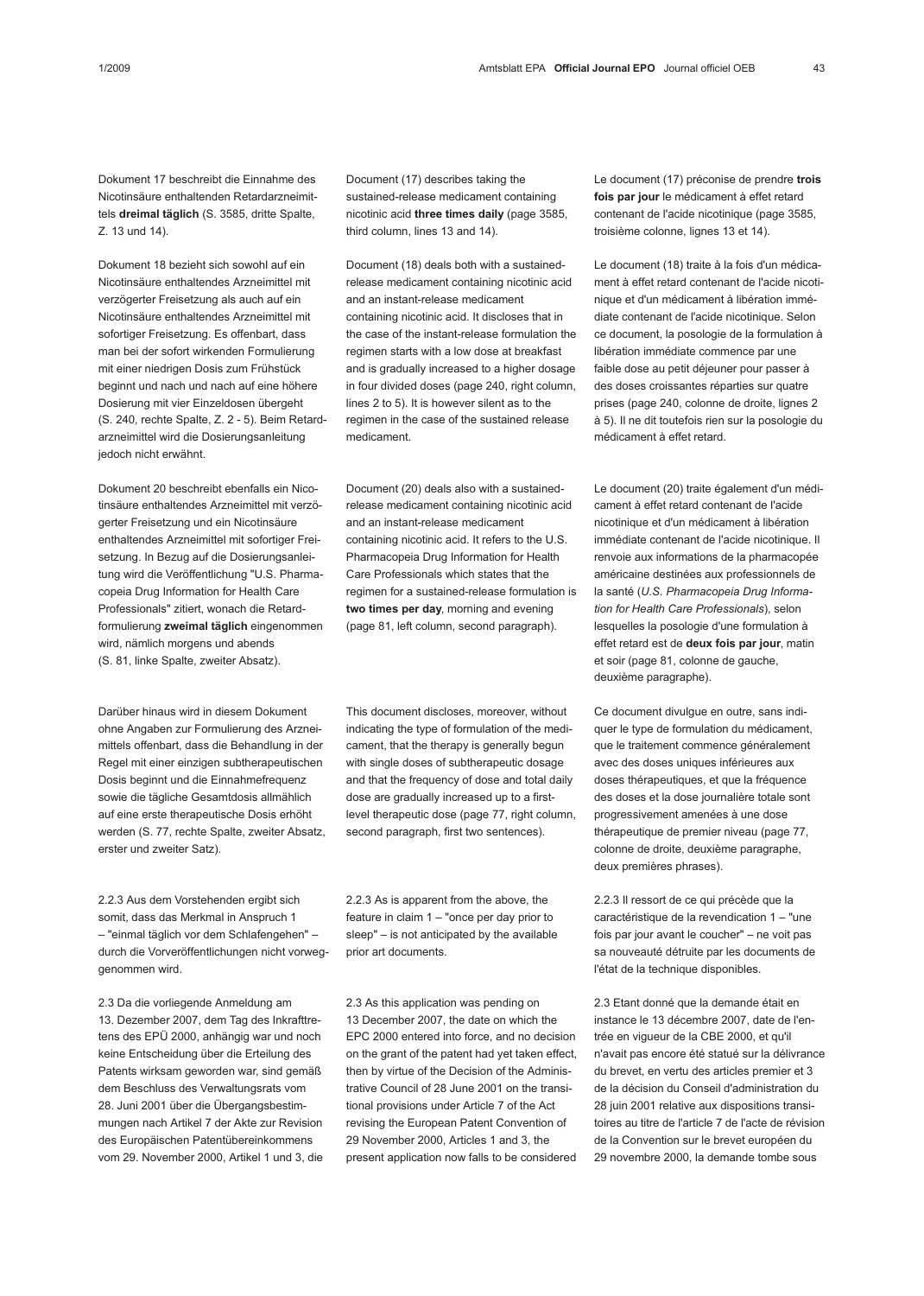2.3.1 Artikel 53 und 54 EPÜ 2000 haben, soweit maßgebend, folgenden Wortlaut: Artikel 53 – Ausnahmen von der Patentierbarkeit

Europäische Patente werden nicht erteilt für: a) ...

 $b)$  ...

...

c) Verfahren zur chirurgischen oder therapeutischen Behandlung des menschlichen oder tierischen Körpers und Diagnostizierverfahren, die am menschlichen oder tierischen Körper vorgenommen werden. Dies gilt nicht für Erzeugnisse, insbesondere Stoffe oder Stoffgemische, zur Anwendung in einem dieser Verfahren.

#### Artikel 54 – Neuheit

(5) Ebenso wenig wird die Patentierbarkeit der in Absatz 4 genannten Stoffe oder Stoffgemische zur spezifischen Anwendung in einem in Artikel 53 c) genannten Verfahren durch die Absätze 2 und 3 ausgeschlossen, wenn diese Anwendung nicht zum Stand der Technik gehört.

2.3.2 Die Antwort auf die Frage, ob das Merkmal in Anspruch 1 – "einmal täglich vor dem Schlafengehen" – nach Artikel 54 (5) EPÜ 2000 als eine spezifische Anwendung in einem in Artikel 53 c) genannten, nicht zum Stand der Technik gehörenden Verfahren betrachtet werden kann oder nicht, dürfte für den Ausgang der vorliegenden Sache von entscheidender Bedeutung sein, weil im Fall einer positiven Antwort aus den nachstehenden Gründen auch die erfinderische Tätigkeit und die gewerbliche Anwendbarkeit (Art. 56 und 57 EPÜ 2000) anerkannt werden könnten.

#### 2.4 Artikel 56 EPÜ

2.4.1 Die Anmeldung betrifft die Behandlung von Hyperlipidämie mit einem oral zu verabreichenden Retardarzneimittel, das Nicotinsäure enthält, dadurch gekennzeichnet, dass es "einmal täglich vor dem Schlafengehen" eingenommen wird (A1-Schrift, Anspruch 1, S. 2, erster Absatz, S. 3, Z. 15 - 19).

under the provisions of Articles 53(c) and 54(4) and (5) EPC 2000, and no longer under Articles 52(4) and 54(5) EPC 1973 which governed the position when the examination division reached its decision.

2.3.1 Articles 53 and 54 EPC 2000 read, insofar as relevant:

Article 53 – Exceptions to patentability European patents shall not be granted in respect of:

(a) ...

 $(b)$  ...

(c) methods for treatment of the human or animal body by surgery or therapy and diagnostic methods practised on the human or animal body; this provision shall not apply to products, in particular substances or compositions, for use in any of these methods.

#### Article 54 – Novelty

...

54(5) Paragraphs 2 and 3 shall also not exclude the patentability of any substance or composition referred to in paragraph 4 for any specific use in a method referred to in Article 53(c), provided that such use is not comprised in the state of the art.

2.3.2 The answer to the question whether the feature in claim 1 – "once per day prior to sleep" – can be recognised or not under Article 54(5) EPC 2000 as a specific use in a method referred to in Article 53(c), which use is not comprised in the state of the art, is likely to be decisive for the outcome of this case, as if the answer is yes, then for reasons given below inventive step and susceptibility of industrial application (Articles 56 and 57 EPC 2000) could also be recognised.

#### 2.4 Article 56 EPC

2.4.1 The application concerns the treatment of hyperlipidaemia with a sustained-release medicament for oral administration containing nicotinic acid, characterised in that it is taken "once per day prior to sleep" (A1 publication, claim 1, page 2, first paragraph, page 3, lines 15 to 19).

le régime des articles 53 c) et 54(4) et (5) CBE 2000, et non plus sous celui des articles 52(4) et 54(5) CBE 1973 qui s'appliquaient au moment où la division d'examen a rendu sa décision.

2.3.1 Les passages pertinents des articles 53 et 54 CBE 2000 s'énoncent comme suit : Article 53 – Exceptions à la brevetabilité – Les brevets européens ne sont pas délivrés pour :

a) ...  $b)$  ...

...

c) les méthodes de traitement chirurgical ou thérapeutique du corps humain ou animal et les méthodes de diagnostic appliquées au corps humain ou animal, cette disposition ne s'appliquant pas aux produits, notamment aux substances ou compositions, pour la mise en œuvre d'une de ces méthodes.

#### Article 54 – Nouveauté

54(5) Les paragraphes 2 et 3 n'excluent pas non plus la brevetabilité d'une substance ou composition visée au paragraphe 4 pour toute utilisation spécifique dans une méthode visée à l'article 53 c), à condition que cette utilisation ne soit pas comprise dans l'état de la technique.

2.3.2 La réponse à la question de savoir si la caractéristique de la revendication 1 ("une fois par jour avant le coucher") peut être reconnue ou non au titre de l'article 54(5) CBE 2000 comme étant une utilisation spécifique dans une méthode visée à l'article 53 c), utilisation non comprise dans l'état de la technique, risque d'être décisive quant à l'issue de la présente affaire. Ainsi, dans l'affirmative, l'activité inventive et l'applicabilité industrielle (articles 56 et 57 CBE 2000) pourraient aussi être reconnues.

#### 2.4 Article 56 CBE

2.4.1 La présente demande porte sur le traitement de l'hyperlipidémie à l'aide d'un médicament à effet retard administré par voie orale et contenant de l'acide nicotinique, caractérisé en ce que le médicament est pris "une fois par jour avant le coucher" (publication A1, revendication 1, page 2, premier paragraphe, page 3, lignes 15 à 19).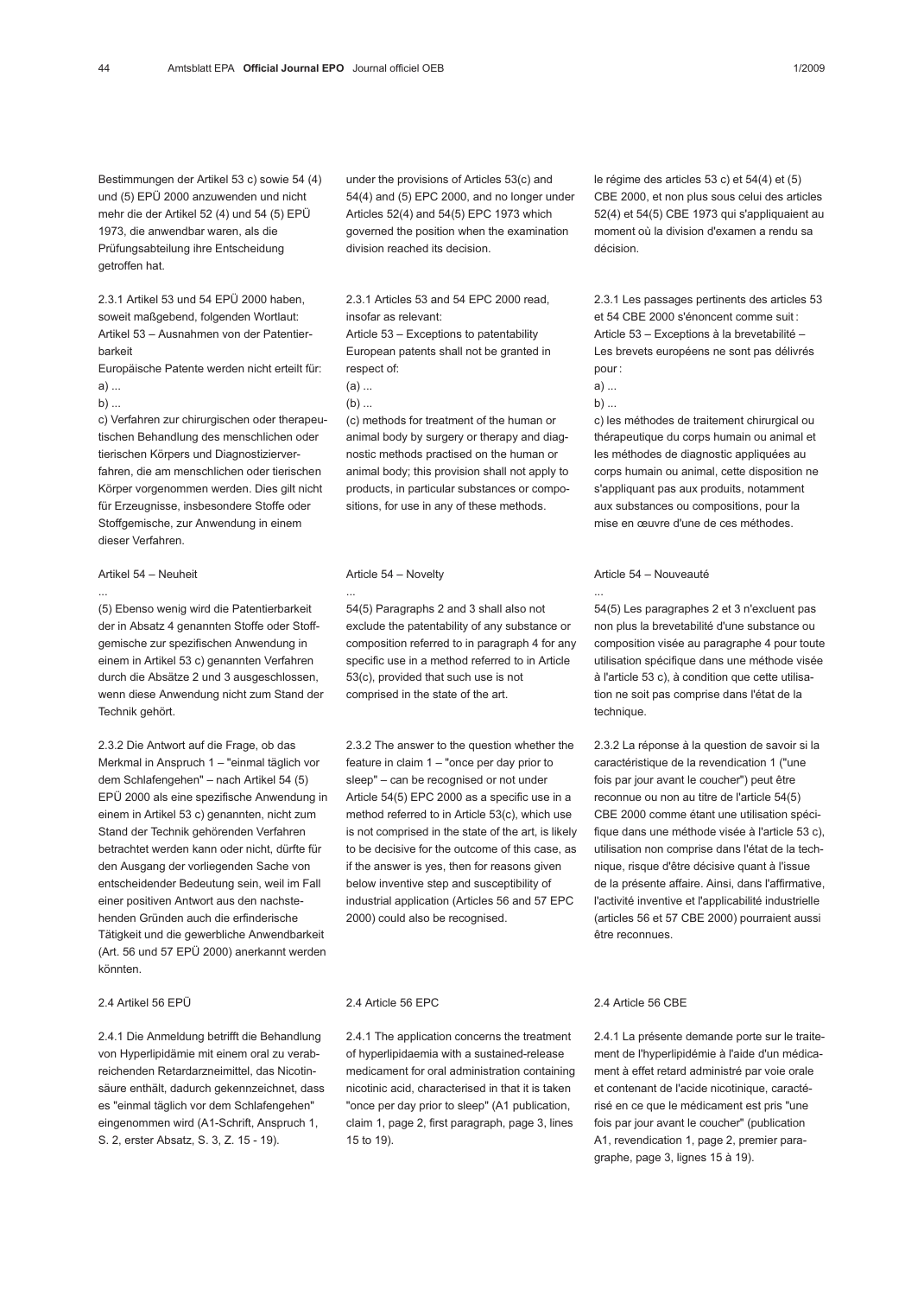2.4.2 Laut der Beschreibung gelang es dank der Entwicklung einer Retardformulierung eines Nicotinsäure enthaltenden Arzneimittels, Flush-Nebenwirkungen zu vermeiden, die bei der früher eingesetzten Formulierung von Nicotinsäure, nämlich einer sofort wirkenden Formulierung, auftraten (A1-Schrift, S. 2, Z. 23 - 29).

Dies wird durch die Dokumente 2, 3, 6, 11, 14, 18 und 20 gestützt.

In Dokument 3 heißt es, dass Nebenwirkungen wie Flush-Effekte durch die Retardformulierungen von Nicotinsäure weitgehend verhindert werden können (englische Übersetzung von (3), S. 8, unter "Effect of the Invention").

In Dokument 6 werden Flush-Effekte aufgrund eines Guarmehl enthaltenden Retardarzneimittels verhindert (S. 6, letzter Absatz; s. a. Dokument 11, zweiter und dritter Satz der Zusammenfassung).

In Dokument 14 wird festgestellt, dass kutane Flush-Effekte durch eine Retardformulierung von Nicotinsäure minimiert werden können (erster Satz der Zusammenfassung).

In Dokument 18 wird vorgeschlagen, die sofort wirkende Formulierung durch eine Retardformulierung zu ersetzen, wenn kutane Flush-Effekte auftreten (S. 240, linke Spalte, erster Satz des letzten Absatzes).

In Dokument 20 wird erwähnt, dass Retardformulierungen von Arzneimitteln entwickelt wurden, um Flush-Reaktionen zu minimieren oder auszuschalten (S. 78, letzter Satz des ersten Absatzes).

2.4.3 In der Beschreibung der vorliegenden Anmeldung ist ferner angegeben, dass Retardformulierungen jedoch schwerere Nebenwirkungen auslösen als sofort wirkende Formen, so beispielsweise Lebertoxizität (A1-Schrift, S. 2, Z. 30 - 40).

Die Hepatotoxizität aller Retardformulierungen von Nicotinsäure ist auch in den Dokumenten 11, 12, 20 und 21 belegt.

Laut Dokument 11 deutet immer mehr darauf hin, dass die Verwendung von Retardformu2.4.2 According to the description, sustainedrelease formulations containing nicotinic acid were successfully developed to avoid the flush side effect associated with the previous formulation of nicotinic acid, namely the immediate-release formulation (A1 publication, page 2, lines 23 to 29).

This is well supported by documents (2), (3), (6), (11), (14), (18) and (20).

Document (3) recites that the side effects such as flushes are substantially suppressed by the sustained-release formulation of nicotinic acid (English translation of (3), page 8, paragraph entitled "Effect of Invention").

Document (6) indicates that the flushing effect is avoided owing to the sustained-release formulation containing guar gum (page 6, last paragraph; see also document (11), second and third sentences of the summary).

Document (14) states that cutaneous flushing is minimised with the sustained-release formulation of nicotinic acid (first sentence of summary).

Document (18) advocates the replacement of the instant-release formulation by the sustained-release formulation in the case of cutaneous flushing (page 240, left column, first sentence of the last paragraph).

Document (20) mentions that sustainedrelease formulation preparations were developed to minimise or eliminate a flushing reaction (page 78, last sentence of the first paragraph).

2.4.3 The description of the present application indicates further that the sustainedrelease formulations have, however, worse side effects than immediate-release formulations, such as liver toxicity (A1 publication, page 2, lines 30 to 40).

The hepatotoxicity of all the sustained-release formulations of nicotinic acid is well supported by documents (11), (12), (20) and (21).

Document (11) reports that there is growing evidence that the sustained-release formula2.4.2 D'après la description, les formulations à effet retard contenant de l'acide nicotinique ont été développées avec succès pour éviter les bouffées congestives, effet secondaire associé à la formulation antérieure de l'acide nicotinique, autrement dit à libération immédiate (publication A1, page 2, lignes 23 à 29).

Ceci est bien confirmé par les documents (2), (3), (6), (11), (14), (18) et (20).

Le document (3) mentionne que les effets secondaires tels que les bouffées congestives sont bien moindres avec la formulation à effet retard de l'acide nicotinique (traduction en anglais de (3), page 8, paragraphe intitulé "Effect of Invention").

Le document (6) indique que les bouffées congestives sont évitées si l'on utilise une formulation à effet retard contenant de la gomme de guar (page 6, dernier paragraphe, ensemble document (11), deuxième et troisième phrases de l'abrégé).

Le document (14) affirme que les bouffées vasomotrices cutanées sont minimales grâce à la formulation à effet retard de l'acide nicotinique (première phrase de l'abrégé).

Le document (18) préconise de remplacer la formulation à libération immédiate par la formulation à effet retard dans le cas de bouffées vasomotrices cutanées (page 240, colonne de gauche, première phrase du dernier paragraphe).

Le document (20) mentionne que des préparations basées sur une formulation à effet retard ont été développées pour réduire ou éliminer les bouffées congestives (page 78, dernière phrase du premier paragraphe).

2.4.3 La description de la présente demande indique par ailleurs que les formulations à effet retard ont néanmoins des effets secondaires plus graves que les formulations à libération immédiate, notamment en ce qui concerne l'hépatotoxicité (publication A1, page 2, lignes 30 à 40).

L'hépatotoxicité de toutes les formulations d'acide nicotinique à effet retard est bien établie par les documents (11), (12), (20) et (21).

Le document (11) indique que les formulations à effet retard sont de plus en plus soup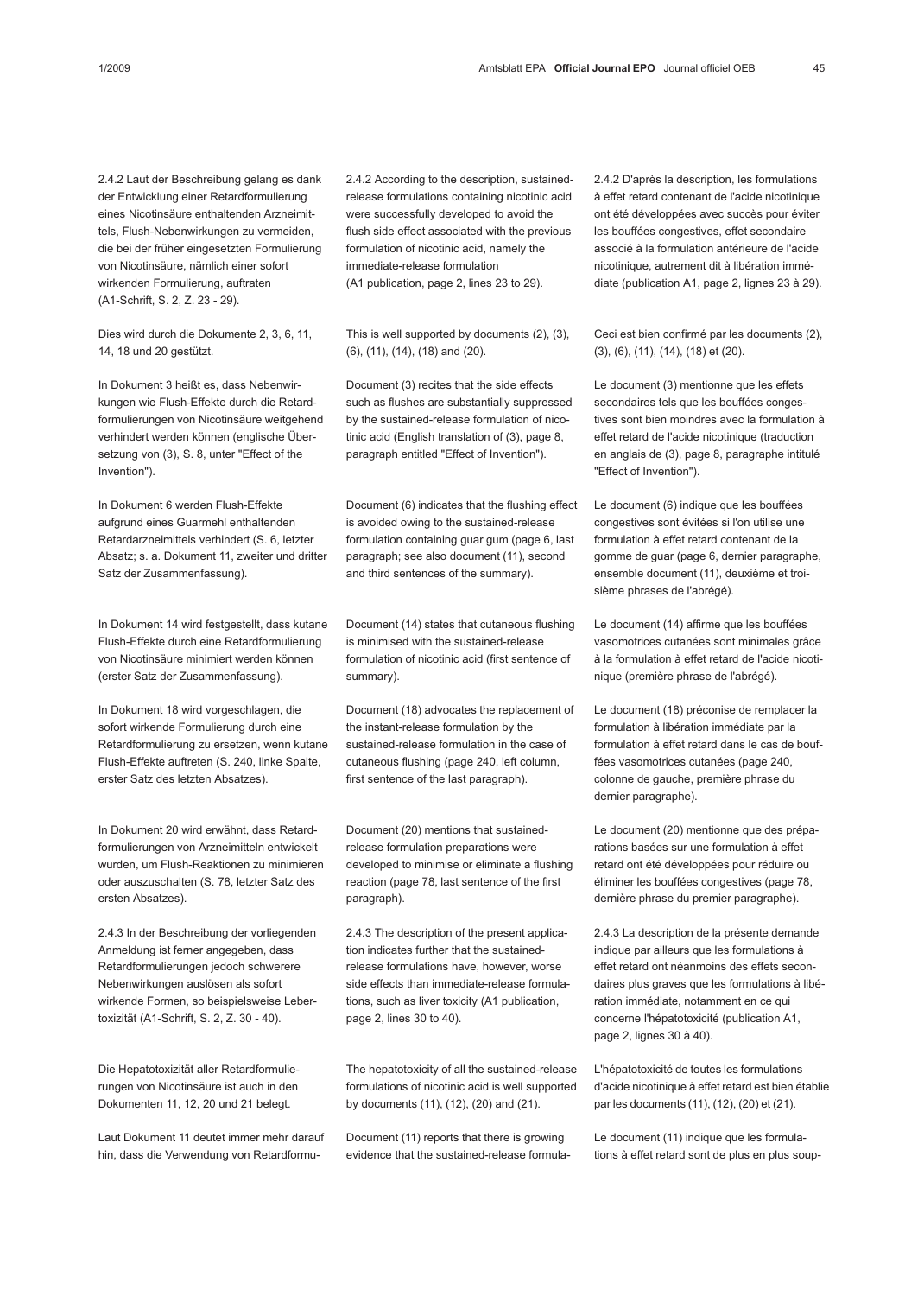lierungen mit einer erhöhten Hepatotoxizität verbunden sein kann (S. 103, rechte Spalte, letzter Satz).

In Dokument 12 wird ein klinischer Versuch mit Retardformulierungen von Nicotinsäure beschrieben, bei dem erhöhte Leberenzymwerte festgestellt wurden, was ein Anzeichen für Lebertoxizität ist (S. 317, linke Spalte, zweiter Satz, unter "Discussion"; S. 318, rechte Spalte, letzter Satz des ersten Absatzes unter "Discussion").

Dokument 20 nennt Lebertoxizität als potenzielle schwere Nebenwirkung von Nicotinsäure (S. 78, linke Spalte, vorletzter Absatz).

In Dokument 21 wird auf Folie 7 gezeigt, dass die Verabreichung einer Retardformulierung von Nicotinsäure zweimal täglich anstelle einer sofort wirkenden Formulierung einen Transaminasenanstieg verursacht; ein solcher Anstieg der Leberenzyme ist ein Anzeichen für Hepatotoxizität, was wiederum auf Lebertoxizität hindeutet (Folie 7 und S. 3 unter "Slide 7").

2.4.4 Aus den Ausführungsbeispielen in der Beschreibung der Anmeldung geht hervor, dass eine Einnahme von einmal täglich 1 500 mg der Retardformulierung am Abend keinen Anstieg der Leberenzyme verursacht, was darauf hindeutet, dass die Leber nicht geschädigt wird (Tabellen III, IV und V).

Dies wird durch die Versuchsdaten in Dokument 21 bestätigt, aus denen hervorgeht, dass die Leberenzymwerte selbst bei einer Dosierung von 3 g täglich ebenso konstant bleiben wie bei einer sofort wirkenden Formulierung, wenn das Retardarzneimittel "einmal täglich vor dem Schlafengehen" eingenommen wird, hingegen in Abhängigkeit von der Dosierungsanleitung wesentlich ansteigen, wenn es zweimal täglich verabreicht wird.

2.4.5 Als nächstliegender Stand der Technik könnte beispielsweise Dokument 2 betrachtet werden, in dem die Herstellung eines Retardarzneimittels zur Verwendung bei der Behandlung von Hyperlipidämie durch orale Verabreichung zweimal täglich offenbart wird.

tions may be associated with much greater hepatotoxicity (page 103, right column, last sentence).

Document (12), a clinical trial using sustained-release formulations of nicotinic acid, mentions elevated liver enzyme levels, which is an indication of liver toxicity (page 317, left column, second sentence, under "Discussion", page 318, right column, last sentence of the first paragraph under "Discussion").

Document (20) states that liver toxicity is a potentially serious effect of nicotinic acid (page 78, left column, penultimate paragraph; document).

Document (21) shows on slide 7 that the administration of a sustained-release formulation of nicotinic acid twice daily, compared to an immediate-release formulation, increases the amount of transaminases, this liver enzyme elevation being an indication of hepatotoxity, which is an indication of liver toxicity (slide 7, and page 3, text under "Slide 7").

2.4.4 Having regard to the working examples of the description of the application, it appears that, when the sustained-release formulation is taken once a day at night in an amount of 1 500 mg, there is no elevation in the liver enzymes, which indicates that the liver is not damaged (tables III, IV and V).

This is confirmed by the experimental data in document (21) which shows that even at a dosage of 3 g a day, the liver enzyme level remains unchanged, as for an immediaterelease formulation, when the sustainedrelease medicament is taken "once a day prior to sleep", whereas, in the case of a twice-daily regimen, there is a substantial dose-related increase of the liver enzymes.

2.4.5 Document (2), for instance, which discloses the use of nicotinic acid for the manufacture of a sustained-release medicament for use in the treatment of hyperlipidaemia by oral administration given twice daily, could be regarded as the closest state of the art.

çonnées d'avoir une toxicité hépatique bien plus élevée (page 103, colonne de droite, dernière phrase).

Le document (12) est un essai clinique utilisant des formulations à effet retard d'acide nicotinique. Il fait état d'enzymes hépatiques élevées, signe d'hépatotoxicité (page 317, colonne de gauche, deuxième phrase, sous "Discussion" ; page 318, colonne de droite, dernière phrase du premier paragraphe sous "Discussion").

D'après le document (20), la toxicité hépatique est un effet secondaire potentiellement grave de l'acide nicotinique (page 78, colonne de gauche, avant-dernier paragraphe ; document).

Le document (21) contient une diapositive 7 montrant que l'administration, deux fois par jour, d'une formulation à effet retard d'acide nicotinique, comparée à une formulation à libération immédiate, provoque une augmentation des transaminases. Cet accroissement des enzymes hépatiques est un signe d'hépatotoxicité (diapositive 7, et page 3, texte sous "Slide 7").

2.4.4 D'après les exemples de réalisation qui figurent dans la description de la demande, il semblerait que lorsque la formulation à effet retard est prise une fois par 24 heures, la nuit à raison de 1 500 mg, aucune augmentation des enzymes hépatiques ne se produit, signe que le foie n'est pas atteint (tableaux III, IV et V).

Ceci est confirmé par les données expérimentales du document (21) montrant que même à raison de 3 g par jour, le niveau des enzymes hépatiques reste inchangé, comme c'est le cas pour une formulation à libération immédiate, lorsque le médicament à effet retard est pris "une fois par jour avant le coucher", alors que deux prises journalières provoquent une forte augmentation des enzymes hépatiques qui est proportionnelle à la posologie.

2.4.5 Ainsi, le document (2) qui divulgue l'utilisation de l'acide nicotinique pour produire un médicament à effet retard servant à traiter l'hyperlipidémie par voie orale à raison de deux prises par jour, peut être considéré comme l'état de la technique le plus proche.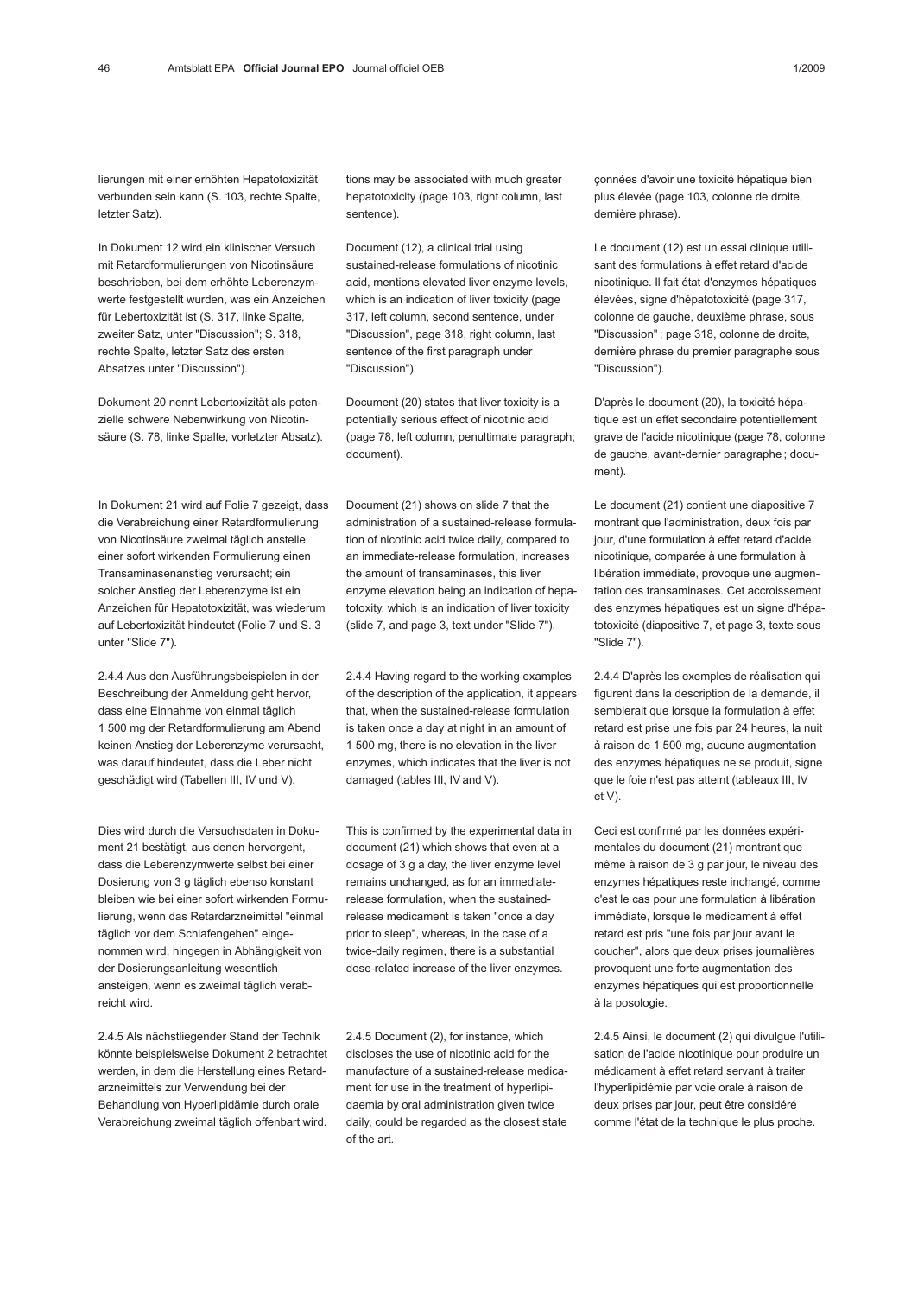2.4.6 Ausgehend von den vorstehenden Nummern 2.4.1 bis 2.4.5 kann die gegenüber Dokument 1 zu lösende Aufgabe in der Bereitstellung einer oralen Behandlung von Hyperlipidämie mit einem Retardarzneimittel bestehen, das keine hepatotoxischen Nebenwirkungen hat.

2.4.7 Die Aufgabe wird durch ein besonderes Merkmal des Gegenstands in Anspruch 1 gelöst, das eine spezielle Dosierungsanleitung betrifft, nämlich einmal täglich vor dem Schlafengehen.

2.4.8 In Anbetracht der Ausführungsbeispiele, der Beschreibung der Anmeldung und den Versuchsdaten in Dokument 21 ist die Kammer überzeugt, dass die Aufgabe einleuchtend gelöst wurde (siehe Nr. 2.4.4 oben).

2.4.9 Nun ist zu klären, ob sich die vorgeschlagene Lösung, nämlich die Verabreichung eines Nicotinsäure enthaltenden Retardarzneimittels einmal täglich vor dem Schlafengehen, für den Fachmann in naheliegender Weise aus dem Stand der Technik ergab.

2.4.10 Die Kammer weist in diesem Zusammenhang darauf hin, dass ausschließlich die Dokumente 11 und 12 Informationen über Hepatotoxizität in Verbindung mit Nicotinsäure enthaltenden Retardarzneimitteln umfassen.

Dokument 11 enthält jedoch keinerlei Hinweise darauf, dass der Arzt die Dosierungsanleitung des Retardarzneimittels genau festlegen sollte, um Nebenwirkungen zu verringern. Es wird lediglich erwähnt, dass der Arzt zu entscheiden hat, ob Niacin überhaupt eingesetzt werden kann (S. 103, linke Spalte, vorletzter Satz).

In Dokument 12 wird vorgeschlagen, entweder die Dosis herabzusetzen oder die Behandlung abzubrechen (S. 317, linke Spalte, zweiter Satz unter "Discussion").

In diesem Dokument wird auch ein Zusammenhang zwischen den Nebenwirkungen und der Dosierungsanleitung festgestellt, z. B. Einnahme dreimal täglich gegenüber zweimal täglich.

2.4.6 Having regard to points 2.4.1 to 2.4.5 above, the problem to be solved as against document (1) can be seen as the provision of an oral treatment of hyperlipidaemia with a sustained-release medicament which avoids a hepatotoxicity side effect.

2.4.7 This problem is solved by the particular feature in the subject-matter of claim 1 relating to the particular regimen, i.e. once per day prior to sleep.

2.4.8 In the light of working examples, the description of the application and the experimental data of document (21), the Board is satisfied that the problem has been plausibly solved (see points 2.4.4 above).

2.4.9 Thus, the question to be answered is whether the proposed solution, namely the administration of the sustained-release medicament containing nicotinic acid once per day prior to sleep, was obvious to the skilled person in the light of the prior art.

2.4.10 In that respect, the Board observes that only documents (11) and (12) are concerned with hepatotoxicity of sustainedrelease medicaments containing nicotinic acid.

Document (11) is however silent as to any suggestion that the physician should specify the regimen of administration of the sustained-release medicament to alleviate side effects. It merely indicates that the physician's role will be to decide whether niacin can be used at all (page 103, left column, penultimate sentence).

Document (12) advocates either reducing the dose or discontinuing the treatment (page 317, left column, second sentence under "Discussion").

This document also teaches that the sideeffect profile changes depending on the regimen, i.e. three times per day vs. twice daily.

2.4.6 Compte tenu des points 2.4.1 à 2.4.5 cidessus, on peut considérer que le problème à résoudre par rapport au document (1) est de fournir un traitement oral de l'hyperlipidémie à l'aide d'un médicament à effet retard dépourvu d'hépatotoxicité.

2.4.7 Ce problème est résolu par la caractéristique de l'objet de la revendication 1 relative à la posologie particulière, à savoir une fois par jour avant le coucher.

2.4.8 A la lumière des exemples de réalisation, de la description de la demande et des données expérimentales du document (21), la Chambre est d'avis que le problème a été résolu de façon convaincante (cf. point 2.4.4 ci-dessus).

2.4.9 La question à laquelle il convient de répondre est de savoir si la solution proposée, à savoir l'administration, une fois par jour avant le coucher, d'un médicament à effet retard contenant de l'acide nicotinique, ne découle pas d'une manière évidente de l'état de la technique aux yeux de l'homme du métier.

2.4.10 A cet égard, la Chambre constate que seuls les documents (11) et (12) traitent de l'hépatotoxicité de médicaments à effet retard contenant de l'acide nicotinique.

Toutefois, le document (11) n'indique rien quant à la possibilité, pour le médecin, de préciser le régime d'administration du médicament à effet retard dans le but de minimiser les effets secondaires. Il se contente d'indiquer que le rôle du médecin est de décider s'il faut ou non utiliser la niacine (page 103, colonne de gauche, avant-dernière phrase).

Le document (12) préconise, soit de réduire la dose, soit d'arrêter le traitement (page 317, colonne de gauche, deuxième phrase sous "Discussion").

Ce document enseigne également que les effets secondaires changent selon que le régime comporte trois prises par jour ou deux prises par jour.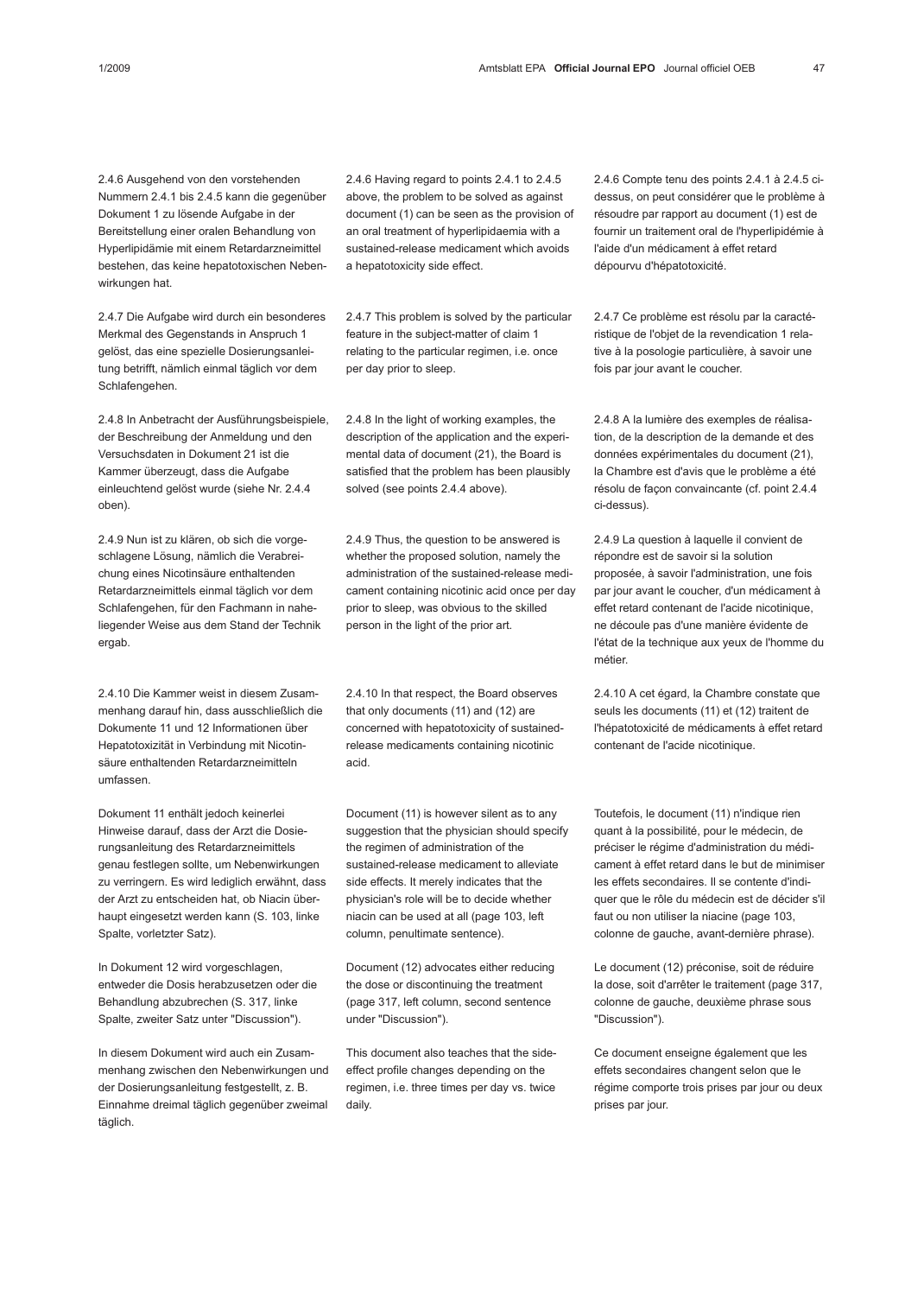Jedoch ging es dabei um Magen-Darm-Beschwerden, die bei einer zweimaligen Einnahme pro Tag weniger häufig auftraten, sowie um kutane Nebenwirkungen, die durch eine dreimalige Einnahme pro Tag reduziert werden konnten (S. 317, rechte Spalte, zweiter Absatz unter "Side effects and intolerance").

Die übrigen Dokumente sind noch weniger relevant, weil sie die Hepatotoxizität nicht behandeln und nichts darauf hindeutet, dass die Dosierungsanleitung die Nebenwirkungen beeinflussen könnte.

Wie die Kammer feststellt, wird lediglich in dem 1973 veröffentlichten Dokument 5 erwähnt, dass es vorteilhaft wäre, Niacin nachts anzuwenden, da die Lipolyse dann am aktivsten zu sein scheint (S. 739, rechte Spalte, letzter Satz).

Eine Auswirkung auf die Hepatotoxizität wird dabei aber nicht in Betracht gezogen, und es geht um intravenöse Injektionen.

So kommt die Kammer angesichts des derzeit aktenkundigen Sachverhalts zu dem Schluss, dass das Merkmal in Anspruch 1 "einmal täglich vor dem Schlafengehen" erfinderisch ist, da der Fachmann nicht in Erwägung gezogen hätte, die übliche Dosierungsanleitung bei der oralen Behandlung von Hyperlipidämie von zweimal täglich auf einmal täglich vor dem Schlafengehen zu ändern.

Tatsächlich erschiene es dem Fachmann aufgrund der bekannten Hepatotoxizität von Nicotinsäure logischer, eine häufigere Einnahme geringerer Dosen als eine Dosierungsanleitung vorzusehen, bei der die gesamte toxische Substanz auf einmal eingenommen wird.

Bestätigt wird dies durch Dokument 18, in dem eine Dosierungsanleitung vorgeschlagen wird, bei der man mit einer niedrigen Dosis zum Frühstück beginnt und nach und nach auf eine höhere Dosierung mit vier Einzeldosen übergeht (S. 240, rechte Spalte, Z. 2 - 5), sowie Dokument 20, wonach die Behandlung in der Regel anfangs eine einzige subtherapeutische Dosis vorsieht, deren Häufigkeit und tägliche Gesamtdosis

The side effects considered in that respect were however gastrointestinal side effects, which were less frequent with a twice-daily regimen, and cutaneous side effects, which were reduced when the regimen was three times a day (page 317, right column, second paragraph under "Side effects and intolerance").

The remaining documents are even less relevant since they are not concerned with hepatotoxicity and they contains nothing to suggest that an administration regimen could have any effect on side effects.

The Board notes that document (5), published in 1973, is the only document suggesting that it would be advantageous to supply niacin through a nocturnal period because lipolysis appears to be then most active(page 739, right column, last sentence).

This suggestion does not however concern the effect on hepatotoxicity and it relates to intravenous injections.

Under these circumstances, the Board concludes, in the light of the facts as they stand at present on file, that the feature in claim 1, "once per day prior to sleep", involves an inventive step since the skilled person would not have envisaged changing the usual regimen for the treatment of hyperlipidaemia by oral administration from twice daily to once per day prior to sleep.

In fact, having regard to the known hepatotoxicity of nicotinic acid, common sense would rather prompt the skilled person to adopt a regimen with reduced amounts and more frequent intakes rather than a regimen where all the toxic drug is taken at once.

This is confirmed by the disclosure in document (18), which advocates that the regimen starts with a low dose at breakfast and is gradually increased up to a higher dosage in four divided doses (page 240, right column, lines 2 to 5), and (20), which teaches that the therapy is generally begun with single doses of subtherapeutic dosage and that the frequency of dose and totally daily dose are gradually increased until a first level theraCependant, les effets secondaires envisagés sont ici des effets secondaires gastro-intestinaux, moins fréquents dans un régime à deux prises journalières, et des effets secondaires cutanés, moins fréquents dans un régime à trois prises journalières (page 317, colonne de droite, deuxième paragraphe sous "Side effects and intolerance").

Les autres documents sont encore moins pertinents puisqu'ils ne traitent pas de la toxicité hépatique et ne suggèrent nulle part qu'une posologie puisse influer sur les effets secondaires.

La Chambre constate que le document (5), publié en 1973, est le seul document indiquant qu'il y aurait avantage à ce que l'apport en niacine ait lieu pendant une phase nocturne, lorsque la lipolyse semble être la plus active (page 739, colonne de droite, dernière phrase).

Toutefois, cette indication ne concerne pas l'hépatotoxicité et a trait aux injections intraveineuses.

La Chambre en conclut, à la lumière des faits actuellement portés au dossier, que la caractéristique de la revendication 1 ("une fois par jour avant le coucher") implique une activité inventive car l'homme du métier n'aurait pas envisagé de modifier le régime habituel de traitement oral de l'hyperlipidémie en passant de deux prises journalières à une seule prise journalière avant le coucher.

En fait, eu égard à l'hépatotoxicité de l'acide nicotinique, la première réaction de l'homme du métier serait plutôt de passer à une posologie qui réduit le dosage des prises et en augmente la fréquence, et non d'adopter une posologie où toute la dose toxique est prise en une fois.

C'est ce que confirme la divulgation du document (18), en préconisant de commencer par une faible dose au petit déjeuner pour l'augmenter progressivement sur quatre prises différentes (page 240, colonne de droite, lignes 2 à 5), et la divulgation du document (20) selon lequel le traitement débute généralement avec des doses uniques inférieures aux doses thérapeutiques, après quoi la fréquence des doses et la dose totale journa-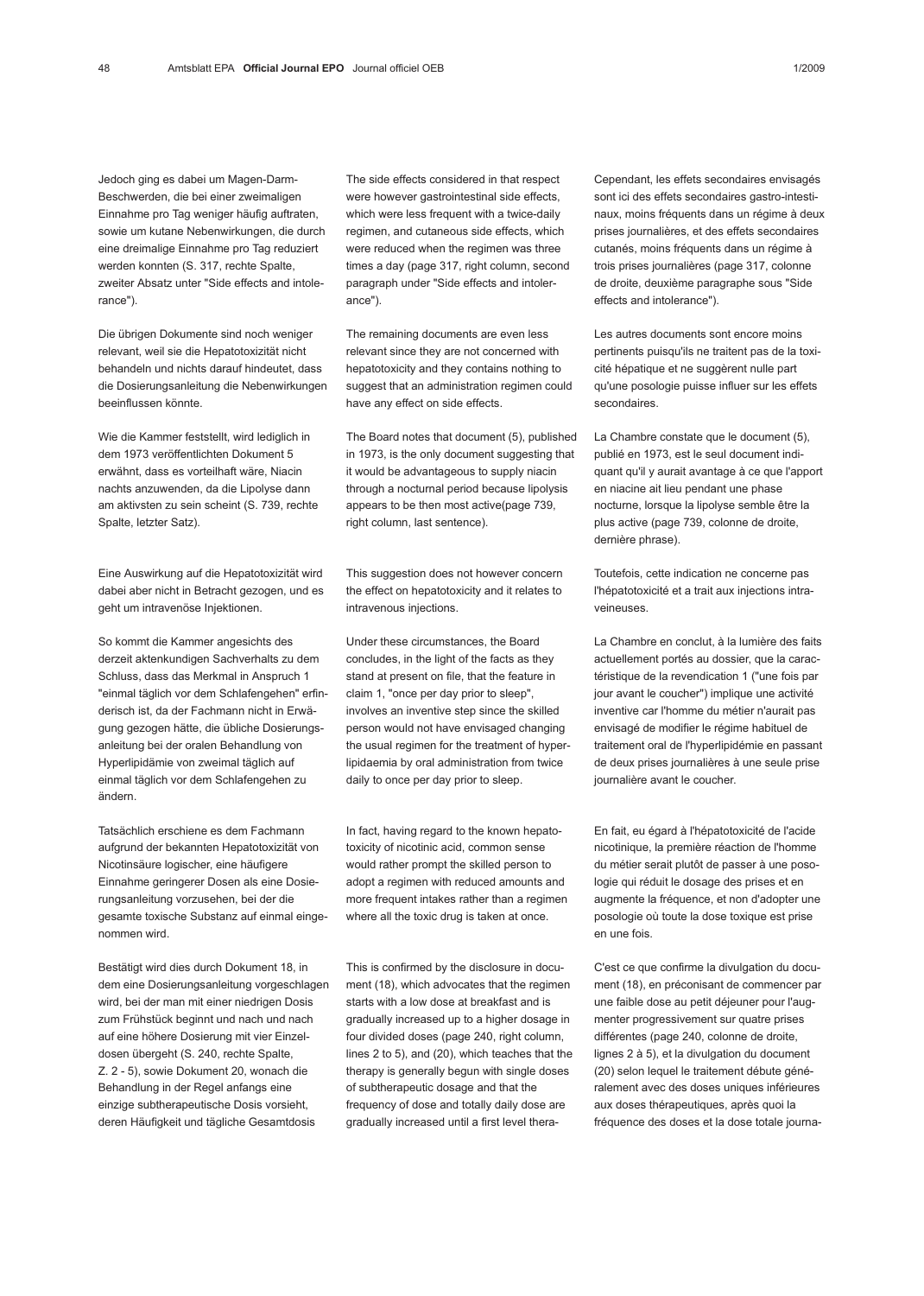allmählich auf eine erste therapeutische Dosis erhöht werden (S. 77, rechte Spalte, zweiter Absatz, erster und zweiter Satz).

In Anbetracht der verfügbaren Dokumente würde sich der Fachmann in Bezug auf die Hepatotoxizität auch keine Vorteile davon versprechen, wenn das Arzneimittel vor dem Schlafengehen eingenommen wird, da dem Stand der Technik nichts darüber zu entnehmen ist.

## 2.5 Artikel 57 EPÜ

Aus den zahlreichen Dokumenten des Stands der Technik zu oralen, Nicotinsäure enthaltenden Retardarzneimitteln (z. B. (2), (3), (4), (6), (11), (12), (14), (18) und (20)) geht hervor, dass die Verwendung von Nicotinsäure zur Herstellung eines Retardarzneimittels zur oralen Verabreichung zum allgemeinen Fachwissen gehört und zahlreiche kommerzielle Arzneimittel auf dem Markt erhältlich sind.

Es besteht somit kein Zweifel, dass zumindest das Merkmal in Anspruch 1 betreffend die Herstellung eines Nicotinsäure enthaltenden Retardarzneimittels zur oralen Verabreichung die Erfordernisse des Artikels 57 EPÜ erfüllt.

3. Daraus ist zu schließen, dass die Entscheidung in der vorliegenden Sache tatsächlich von der Antwort auf die in 2.3.2 dargelegte Frage abhängt. Allgemeiner ausgedrückt wirft dies die Rechtsfrage auf, ob eine Verwendung, die sich von den im Stand der Technik bekannten Verwendungen nur durch die Dosierungsanleitung des zur Behandlung einer bestimmten Krankheit verabreichten Stoffs unterscheidet, als eine neue spezifische Anwendung nach Artikel 54 (5) EPÜ 2000 angesehen werden kann. Artikel 54 (5) EPÜ ist breit gefasst, und aus dem Wortlaut geht nicht hervor, dass einige spezifische Anwendungen anders behandelt werden sollen als andere.

3.1 Soweit der Kammer bekannt, wurde bisher noch kein anderer Fall auf der Grundlage von Artikel 54 (5) EPÜ 2000 entschieden, der keine genaue Entsprechung im EPÜ 1973 hat. Jedoch ergibt sich aus den Travaux préparatoires zur Konferenz der Vertragsstaaten zur Revision des Europäischen Patentübereinkommens vom 20. bis

peutic dose (page 77, right column, second paragraph, two first sentence).

In the light of the available documents, the skilled person would also not expect any advantages as to the hepatotoxicity when the drug is taken prior to sleep since the prior art is totally silent in that respect.

#### 2.5 Article 57 EPC

As appears from the numerous prior art documents relating to sustained-release oral medicaments containing nicotinic acid (e.g. (2), (3), (4), (6), (11), (12), (14), (18), (20)), the use of nicotinic acid for the manufacture of a sustained-release medicament for use by oral administration is well-known in the art and various commercial medicaments are available on the market.

There is accordingly no doubt that at least the feature in claim 1 relating to the manufacture of a sustained-release medicament containing nicotinic acid for use by oral administration fulfils the requirements of Article 57 EPC.

3. The conclusion from this assessment is that the decision in the present case does indeed depend on the answer to the question set out in point 2.3.2 above. In more generalised form this raises the legal question of whether a use, which differs from uses already part of the state of the art only in the dosage regimen for the substance to be administered to treat a particular medical condition, can be considered as a new specific use under Article 54(5) EPC 2000. The language of Article 54(5) EPC is broad and does not of itself suggest that some specific uses should be treated differently from others.

3.1 This board is not aware of any other case yet having been decided under Article 54(5) EPC 2000, and this article has no express equivalent in the EPC 1973. However it appears from the travaux préparatoires for the Conference of the Contracting States to revise the European Patent Convention which took place in Munich, 20 to 29 November

lière augmentent progressivement jusqu'à atteindre une dose thérapeutique de premier niveau (page 77, colonne de droite, deuxième paragraphe, deux premières phrases).

A la lumière des documents disponibles, l'homme du métier ne s'attendrait pas non plus à ce que la prise du médicament avant le coucher présente des avantages du point de vue de l'hépatotoxicité, puisque rien ne figure dans l'état de la technique à ce sujet.

### 2.5 Article 57 CBE

Comme il ressort de nombreuses antériorités portant sur des médicaments oraux à effet retard contenant de l'acide nicotinique (p.ex. (2), (3), (4), (6), (11), (12), (14), (18), (20)), l'utilisation de l'acide nicotinique pour produire un médicament à effet retard destiné au traitement par voie orale est bien connue de l'état de la technique, plusieurs spécialités étant disponibles sur le marché.

Par conséquent, il ne fait aucun doute qu'au moins une caractéristique satisfait aux exigences de l'article 57 CBE, à savoir celle de la revendication 1 portant sur la production d'un médicament à effet retard contenant de l'acide nicotinique destiné au traitement par voie orale.

3. La conclusion est qu'il doit être statué dans la présente espèce en fonction de la réponse à donner à la question énoncée au point 2.3.2 ci-dessus. D'une façon plus générale, une question juridique se pose, celle de savoir si une utilisation qui ne se distingue des utilisations connues que par la posologie de la substance administrée pour traiter une maladie, peut être assimilée à une nouvelle utilisation spécifique au titre de l'article 54(5) CBE 2000. Le texte de l'article 54(5) CBE est large et ne suggère pas en soi que certaines utilisations spécifiques doivent être traitées différemment des autres.

3.1 La Chambre n'a pas connaissance d'une quelconque autre affaire tranchée conformément à l'article 54(5) CBE 2000, et cet article n'a pas d'équivalent exprès dans la CBE 1973. Toutefois, il ressort des travaux préparatoires de la Conférence des Etats contractants pour la révision de la Convention sur le brevet européen qui s'est déroulée à Munich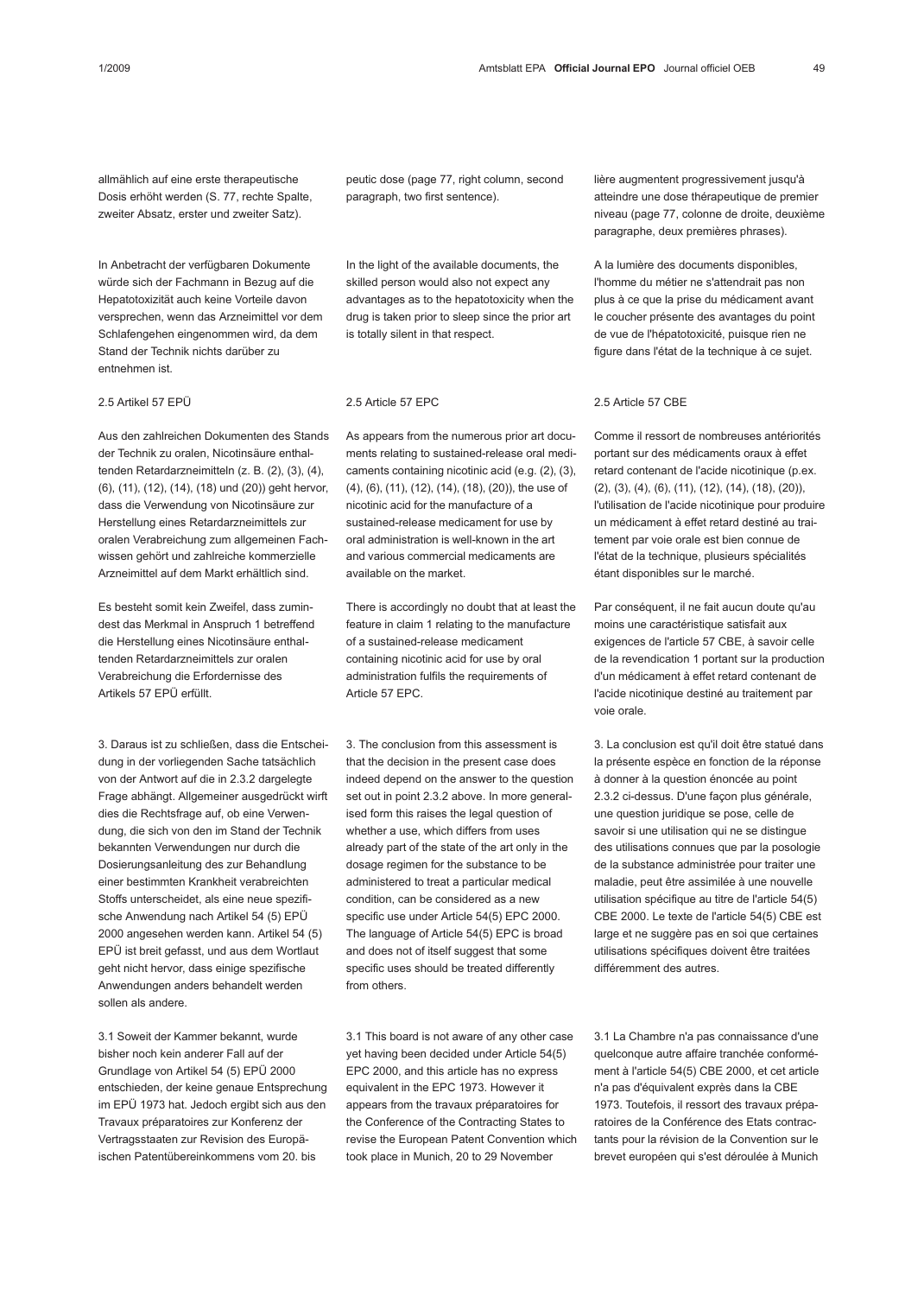29. November 2000 in München und insbesondere aus dem Bericht der Konferenz (Dokument MR/24/00), Seiten 71 und 72, Nummern 136 bis 142 und dem Dokument MR/18/00, Basisvorschlag – Erläuterungen – Artikel 54 (4) und Artikel 54 (5) EPÜ, dass "hinsichtlich der sog. zweiten und jeder weiteren medizinischen Indikation ... die von der Großen Beschwerdekammer des EPA entwickelte Rechtsprechung im Übereinkommen verankert werden [soll]" (Nr. 139 des Konferenzberichts). Daher ist es angebracht, zur Auslegung des Artikels 54 (5) EPÜ 2000 die Rechtsprechung der Großen Beschwerdekammer in der Entscheidung G 1/83 vom 5. Dezember 1984 sowie in den gleichlautenden Entscheidungen in den anderen Amtssprachen in parallelen Fällen (z. B. G 5/83 und G 6/83) heranzuziehen.

3.2 Bevor auf die Entscheidung G 1/83 selbst eingegangen wird, sollte sie zunächst in ihren historischen Kontext gestellt werden. Hierzu wird anhand eines Auszugs aus dem Nachschlagewerk von Maître Paul Mathély "Le Droit Européen des brevets d'invention" (Paris, 1978) eine Auffassung dargelegt, die vor diesen Entscheidungen der Großen Beschwerdekammer weit verbreitet war (S. 116, Übersetzung durch die Kammer):

"So kann für aus dem Stand der Technik bekannte und damit nicht mehr patentierbare Stoffe oder Stoffgemische ein Patent für eine erste Verwendung als Arzneimittel erteilt werden; wird dann noch eine zweite Möglichkeit der Verwendung desselben Stoffs entdeckt, kann aber kein Patent mehr erteilt werden.

Diese Bestimmung erklärt sich folgendermaßen: aufgrund der ärztlichen Schweigepflicht kann die Verwendung eines Arzneimittels nicht kontrolliert werden; daher kann in der Praxis für eine weitere medizinische Verwendung eines Produkts, das bereits als Arzneimittel eingesetzt wird, kein Ausschlussrecht gewährt werden.

Dies gilt jedoch nur für denselben Stoff oder dasselbe Stoffgemisch. Wird der Wirkstoff für eine neue therapeutische Anwendung auf unterschiedliche Weise behandelt, angepasst oder formuliert, so hat er folglich als unterschiedliches Produkt zu gelten, das zum ersten Mal als Arzneimittel vorgestellt wird."

2000, in particular the conference proceedings (document MR/24/00) pages 71 and 72, points 136 to 142, and document MR/18/00, Basic Proposal – Explanatory notes – Article 54(4) and 54(5) EPC, that "as regards the second or further medical uses, the case law evolved by the EPO Enlarged Board of Appeal should be enshrined in the Convention" (point 139 conference proceedings). Thus to understand Article 54(5) EPC 2000, it is appropriate to refer to the case law as embodied in Enlarged Board of Appeal decision G 5/83 issued on 5 December 1984 and the correspondingly worded decisions in other official languages in parallel cases (e.g. G 1/83 and G 6/83).

3.2 Before considering decision G 5/83 itself, it should be set in its historical context. For this it is convenient to refer to a view widely held before these Enlarged Board of Appeal decisions issued, as reflected in a statement to be found in the textbook by Maître Paul Mathély "Le Droit Européen des brevets d'invention" (Paris, 1978), page 116 (translation by this board):

"...Thus, a known substance or composition which as part of the state of the art is no longer patentable, may nevertheless be patented for a first use as a medicament; but no patent may be granted if one discovers a second possibility of using the same substance.

This provision has the following explanation: by reason of medical confidentiality, it is not possible to control the use of the medicament; as a result if a product is already used as a medicament, it is in practice not possible to grant an exclusion right relating to another medical application of the same substance.

Nevertheless, this applies only to the same substance or composition. It follows that if the active principle is treated, adapted or made up in a different way for a new therapeutic application, it must be considered as a different product, put forward for the first time as a medicament."

du 20 au 29 novembre 2000, notamment du rapport de la conférence (document MR/24/ 00), pages 71 et 72, points 136 à 142, et du document MR/18/00 (proposition de base, notes explicatives, articles 54(4) et 54(5) CBE), que "en ce qui concerne la deuxième indication médicale et toutes les indications suivantes, il conviendrait d'ancrer dans la Convention la jurisprudence développée par la Grande Chambre de recours de l'OEB" (point 139 du rapport de la conférence). Ainsi, pour comprendre l'article 54(5) CBE 2000, il convient de se reporter à la jurisprudence tel qu'elle se dégage de la décision G 5/83 de la Grande Chambre de recours, en date du 5 décembre 1984, et des décisions similaires rendues dans d'autres langues officielles dans des affaires parallèles (p.ex. G 1/83 et G 6/83).

3.2 Avant d'examiner la décision G 5/83 proprement dite, il convient de la replacer dans son contexte historique. Pour ce faire, il est utile de se reporter à une opinion très répandue avant ces décisions de la Grande Chambre de recours, reflétée dans un passage de l'ouvrage de Maître Paul Mathély "Le Droit Européen des brevets d'invention" (Paris, 1978), page 116 :

"Ainsi, une substance ou une composition connue, qui, étant comprise dans l'état de la technique, n'est plus brevetable, peut cependant être brevetée pour la première utilisation à titre de médicament ; mais aucun brevet ne peut plus être accordé, si l'on découvre une seconde possibilité d'utilisation de la même substance.

La disposition s'explique ainsi : en raison du secret médical, il n'est pas possible de contrôler l'emploi d'un médicament ; par conséquent, si un produit est déjà utilisé à titre de médicament, il n'est pratiquement pas possible d'assurer un droit privatif sur une autre application médicamenteuse du même produit.

Cependant, faut-il encore qu'il s'agisse de la même substance ou composition. Il s'ensuit que, si un principe actif, déjà connu comme remède, est traité, adapté ou composé d'une façon différente pour une application thérapeutique nouvelle, il devra être considéré comme un produit différent, présenté pour la première fois à titre de médicament."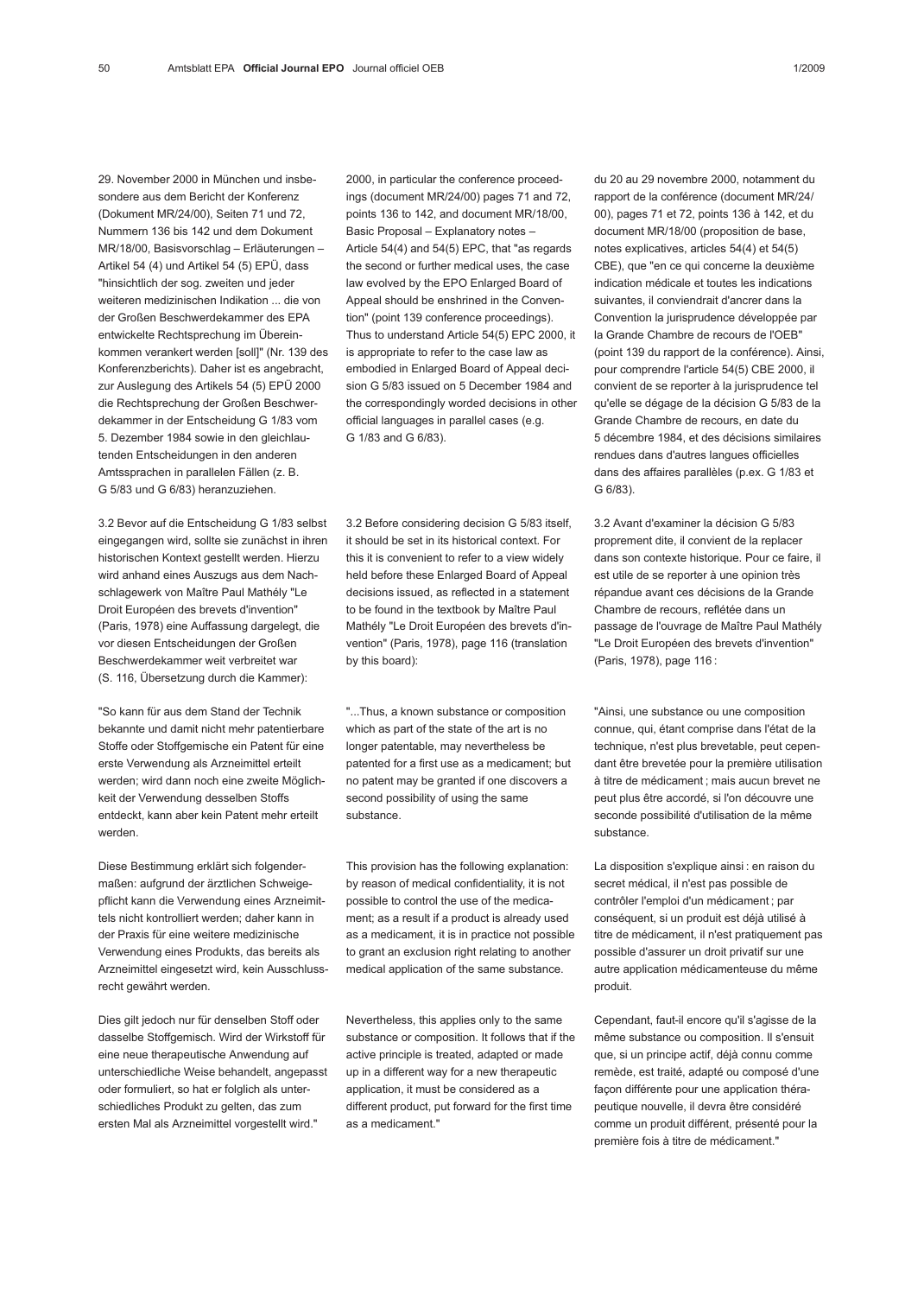Gemäß dieser Auslegung des Artikels 54 (5) EPÜ 1973 kann für einen Stoff zur medizinischen Verwendung nur dann ein Patent erteilt werden, wenn in der entsprechenden Anmeldung zum ersten Mal eine medizinische Verwendung dieses Stoffs vorgeschlagen wird. Zwar hatte sich zumindest in den Vertragsstaaten Deutschland und Schweiz eine positivere Einstellung in Bezug auf die Patentierung von weiteren Verwendungen eines bekannten Stoffes als Arzneimittel entwickelt, aber es kann davon ausgegangen werden, dass der Großen Beschwerdekammer die vorstehend dargelegte engere Auslegung bekannt war, die in anderen Vertragsstaaten angewendet wurde.

3.3 In ihrer Entscheidung G 1/83 wies die Große Beschwerdekammer ausdrücklich auf den problematischen Fall hin, in dem sich das sich aus der beanspruchten Verwendung ergebende Arzneimittel in keiner Weise von einem bekannten Arzneimittel unterscheidet (Nr. 20 der Entscheidungsgründe, letzter Satz). Sie gelangte zu dem Schluss, dass es "Zweck von Artikel 52 (4) EPÜ ist ..., die nicht-kommerziellen und nicht-industriellen Tätigkeiten auf dem Gebiet der Human- und Veterinärmedizin von patentrechtlichen Beschränkungen freizuhalten", und sich diese Ausnahmeregel deshalb nicht über ihren Zweck hinaus auswirken sollte (Nr. 22 der Entscheidungsgründe). Aus diesen Gründen hielt sie es für gerechtfertigt, Patentansprüche zuzulassen, die darauf gerichtet sind, dass ein Stoff oder Stoffgemisch für die Herstellung eines Arzneimittels verwendet wird, das auf eine neue und erfinderische therapeutische Anwendung gerichtet ist, selbst wenn das Herstellungsverfahren als solches sich nicht von einem bekannten Verfahren, bei dem der gleiche Wirkstoff verwendet wird, unterscheidet (Nr. 23 der Entscheidungsgründe).

3.4 Soweit die Kammer feststellen konnte, betrafen alle Fälle, auf die in G 1/83 und den parallelen Entscheidungen der Großen Beschwerdekammer Bezug genommen wird, die Verwendung eines bekannten Arzneimittels zur Behandlung einer neuen Krankheit. Die Große Beschwerdekammer hatte daher keine besondere Veranlassung, zwischen Fällen zu unterscheiden, in denen die Verwendung auf die Behandlung einer anderen Krankheit gerichtet war, und Fällen, in denen dieselbe Krankheit mit einer anderen Dosierungsanleitung behandelt

Thus Article 54(5) EPC 1973 was here viewed as permitting only patenting of a substance for medical application where the patent was the first to suggest any medical application of that substance. A more favourable attitude to patenting in connection with further uses as a medicament of a known substance had developed at least in the Contracting States Germany and Switzerland, but the Enlarged Board of Appeal can be assumed to have been aware of the above more restrictive view adopted in other Contracting States.

3.3 The Enlarged Board of Appeal in decision G 5/83 explicitly took into account the critical case in which the medicament resulting from the claimed use is not in any way different from a known medicament (see last sentence of Reasons 20). The Enlarged Board concluded that (Reasons 22) as "the intention of Article 52(4) EPC...is only to free from restraint non-commercial and non-industrial medical and veterinary activities" this exclusion should not be allowed to go beyond its proper limits. Thus (Reasons 23) it was legitimate in principle to allow claims directed to the use of a substance or composition for the manufacture of a medicament for a specified new and inventive therapeutic application, even in a case in which the process of manufacture as such does not differ from known processes using the same active ingredient.

Ainsi est-il considéré ici que l'article 54(5) CBE 1973 ne permet de breveter une substance pour une application médicale que lorsque le brevet est le premier à en indiquer une quelconque application médicale. Une attitude plus favorable à d'autres utilisations d'une substance en tant que médicament avait vu le jour au moins dans deux Etats contractants, l'Allemagne et la Suisse, mais il peut être considéré que la Grande Chambre de recours était au courant de l'attitude plus restrictive des autres Etats contractants, telle que décrite ci-dessus.

3.3 Dans la décision G 5/83, la Grande Chambre de recours prend explicitement en compte le cas critique où le médicament résultant de l'application revendiquée ne diffère en rien d'un médicament connu (cf. dernière phrase du point 20 des motifs). La Grande Chambre en conclut (point 22 des motifs) que "le but poursuivi par l'article 52(4) CBE ... est d'exclure des restrictions résultant de la brevetabilité les activités non commerciales et non industrielles dans le domaine de la médecine humaine et vétérinaire". Cette règle d'exception ne doit pas déborder de sa finalité. Ainsi (point 23 des motifs), il est justifié d'admettre des revendications ayant pour objet l'application d'une substance ou d'une composition pour obtenir un médicament destiné à une utilisation thérapeutique nouvelle et inventive, ceci même lorsque le procédé de préparation lui-même en tant que tel ne se distingue pas d'un procédé connu mettant en œuvre la même substance active.

3.4 From the investigations made by this Board, it appears that all the referred cases considered in G 5/83 and the other parallel Enlarged Board of Appeal decisions concerned uses of a known medicament to treat a new illness. The Enlarged Board of Appeal thus had no particular need to distinguish between a case where the intended use was to treat a different illness, and a use to treat the same illness but under a different dosage regime. Reasons 20 of decision G 5/83 explicitly mentions that "where the medicament itself is novel in the sense of

3.4 D'après les études effectuées par la Chambre, il semble que toutes les affaires considérées dans la décision G 5/83 et les autres décisions parallèles de la Grande Chambre de recours portent sur des utilisations d'un médicament connu pour traiter une nouvelle maladie. La Grande Chambre de recours n'avait donc pas particulièrement besoin de faire la distinction entre une utilisation pour traiter une maladie différente, et une utilisation pour traiter la même maladie mais avec une posologie différente. Il est explicitement indiqué au point 20 des motifs de la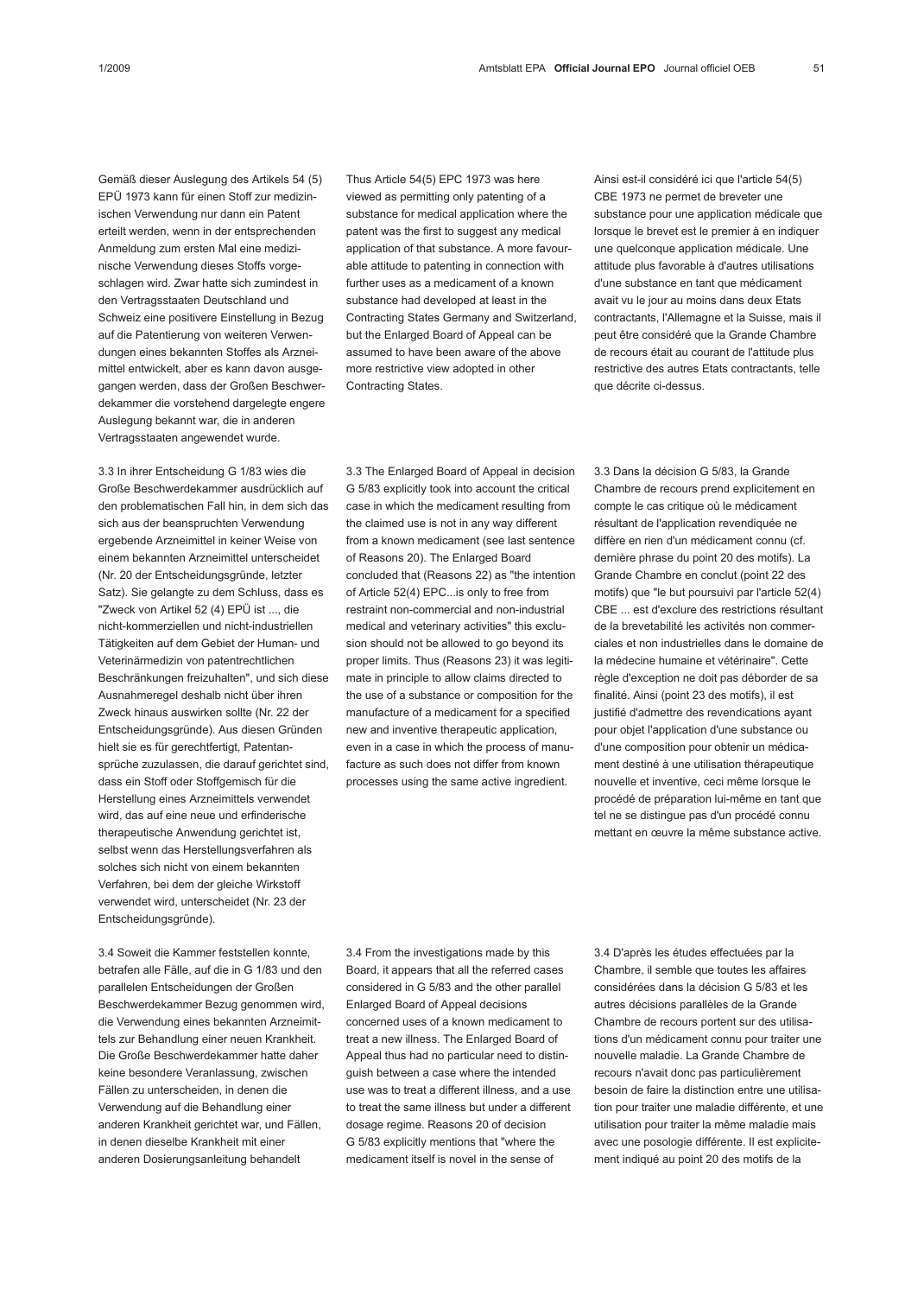wurde. In G 1/83 heißt es unter Nummer 20 der Entscheidungsgründe ausdrücklich: "Wenn das Arzneimittel selbst in dem Sinne neu ist, dass es neue technische Merkmale besitzt – zum Beispiel eine neue Formulierung, Dosierung oder synergistische Kombination – sind die üblichen Voraussetzungen des Artikels 54 (1) bis (4) EPÜ erfüllt", d. h. die Dosierung wurde in Zusammenhang mit einem neuen Produkt betrachtet. Daraus herzuleiten, dass die Große Beschwerdekammer dabei auch an die Patentierbarkeit von Stoffen dachte, die sich vom Stand der Technik nur in ihrer Dosierungsanleitung unterscheiden, ist reine Spekulation. Nichtsdestotrotz bietet die gängige Bedeutung der Formulierung der Großen Beschwerdekammer in Nummer 23 der Entscheidungsgründe und in Nummer 2 der Entscheidungsformel sowie der sehr ähnliche Wortlaut von Artikel 54 (5) EPÜ 2000 prima facie eine ausreichende Grundlage für die Patentierung eines Stoffs oder Stoffgemischs zur Verwendung bei einer neuen und erfinderischen therapeutischen Behandlung, die dadurch gekennzeichnet ist, dass bei der Behandlung derselben Krankheit mit demselben Stoff eine neue Dosierungsanleitung angewendet wird. Liegen nun ausreichende Gründe dafür vor, den Wortlaut dahingehend enger auszulegen, dass diese Möglichkeit von der Patentierung ausgeschlossen ist?

4. Eine Analyse der Fälle, die in Anlehnung an die Entscheidung G 1/83 entschieden wurden, wirft ein neues Licht auf die Kategorien der neuen und erfinderischen therapeutischen Verwendung, und zwar einer Verwendung, bei der die Herstellung aus einer bekannten Substanz oder Verbindung als patentierbar betrachtet wurde.

4.1 Die Herstellung eines bekannten Stoffgemischs zur Verwendung bei einer neuen Behandlung wurde in folgenden Fällen als patentierbar erachtet: Behandlung einer anderen Zielgruppe (seronegative Schweine statt seropositive Schweine; T 19/86, ABl. EPA 1989, 25), neue Behandlung mit einer anderen technischen Wirkung (Vorbeugung gegen Karies mit einem bekannten Stoff, aber durch die Entfernung von Zahnbelag statt durch die Verringerung der Löslichkeit des Zahnschmelzes; T 290/86, ABl. EPA 1992, 414) und neue Behandlung mit einer anderen Verabreichungsart (subkutane statt intramuskuläre Injektion; T 51/93).

having novel technical features  $-$  e.g. a new formulation, dosage or synergistic combination – the ordinary requirements of Article 54 (1) to (4) EPC will be met..." so that dosage was considered in the context of a new product. Whether the Enlarged Board of Appeal also had in mind the patentability of a substance for a use which differed from the prior art only by its dosage regime can only be a matter for speculation. It remains that the ordinary meaning of the language the Enlarged Board of Appeal used in its Reasons 23 and in the Order point 2, and of the very similar language of Article 54(5) EPC 2000, prima facie is broad enough to allow patenting of a substance or composition for use in a new and inventive treatment by therapy characterised by being a new dosage regime for treating the same illness with the same substance. Are there sufficient reasons for giving the language used some more restricted meaning, which excludes this possibility from patentability ?

4. A review of the cases decided following decision G 5/83 throws some light on the categories of novel and inventive therapeutic use, for use in which the manufacture of a known substance or compound was considered patentable.

4.1 Manufacture of a known composition was considered patentable for use in a new therapy where the target group to be treated was different (seronegative pigs instead of seropositive pigs; T 19/86, OJ EPO 1989, 25), a new therapy with a different technical effect (prevention of tooth decay by means of a known substance, but by removing plaque instead of by reducing the solubility of tooth enamel; T 290/86, OJ EPO 1992, 414), or a new therapy with a different mode of administration (subcutaneous instead of intramuscular injection; T 51/93).

décision G 5/83 que "si le médicament luimême est nouveau en ce sens qu'il présente de nouvelles caractéristiques techniques, par exemple une nouvelle formulation, un nouveau dosage ou une nouvelle combinaison synergétique, les autres conditions de l'article 54(1) à (4) CBE sont remplies ..." de sorte que le dosage est considéré dans le contexte d'un nouveau produit. Sauf à spéculer, il est impossible de savoir si la Grande Chambre de recours pensait aussi à la brevetabilité d'une substance pour une utilisation s'écartant de l'état de la technique par sa seule posologie. Il n'en reste pas moins que, pris au sens commun, les termes employés par la Grande Chambre de recours au point 23 des motifs et au point 2 du dispositif, et ceux très similaires de l'article 54(5) CBE 2000 sont de prime abord assez larges pour permettre la brevetabilité d'une substance ou composition destinée à être utilisée dans un traitement nouveau et inventif caractérisé par une nouvelle posologie en vue de traiter la même maladie à l'aide de la même substance. Existe-t-il des raisons suffisantes pour attribuer aux termes utilisés un sens plus restreint excluant cette possibilité de la brevetabilité ?

4. L'examen des affaires tranchées à la suite de la décision G 5/83 permet de jeter un éclairage sur les catégories d'utilisation thérapeutiques nouvelles et inventives, pour une utilisation où la production d'une substance connue ou d'un composé connu a été jugée brevetable.

4.1 La production d'une composition connue a été considérée comme brevetable pour une utilisation dans un nouveau traitement où le groupe cible à traiter était différent (porcs séronégatifs au lieu de porcs séropositifs, T 19/86, JO OEB 1989, 25) ; dans un nouveau traitement ayant un effet technique différent (prévention de la carie dentaire au moyen d'une substance connue mais en enlevant la plaque au lieu de réduire la solubilité de l'émail dentaire, T 290/86, JO OEB 1992, 414) ; dans un nouveau traitement avec un mode d'administration différent (injection sous-cutanée et non intramusculaire, T 51/93).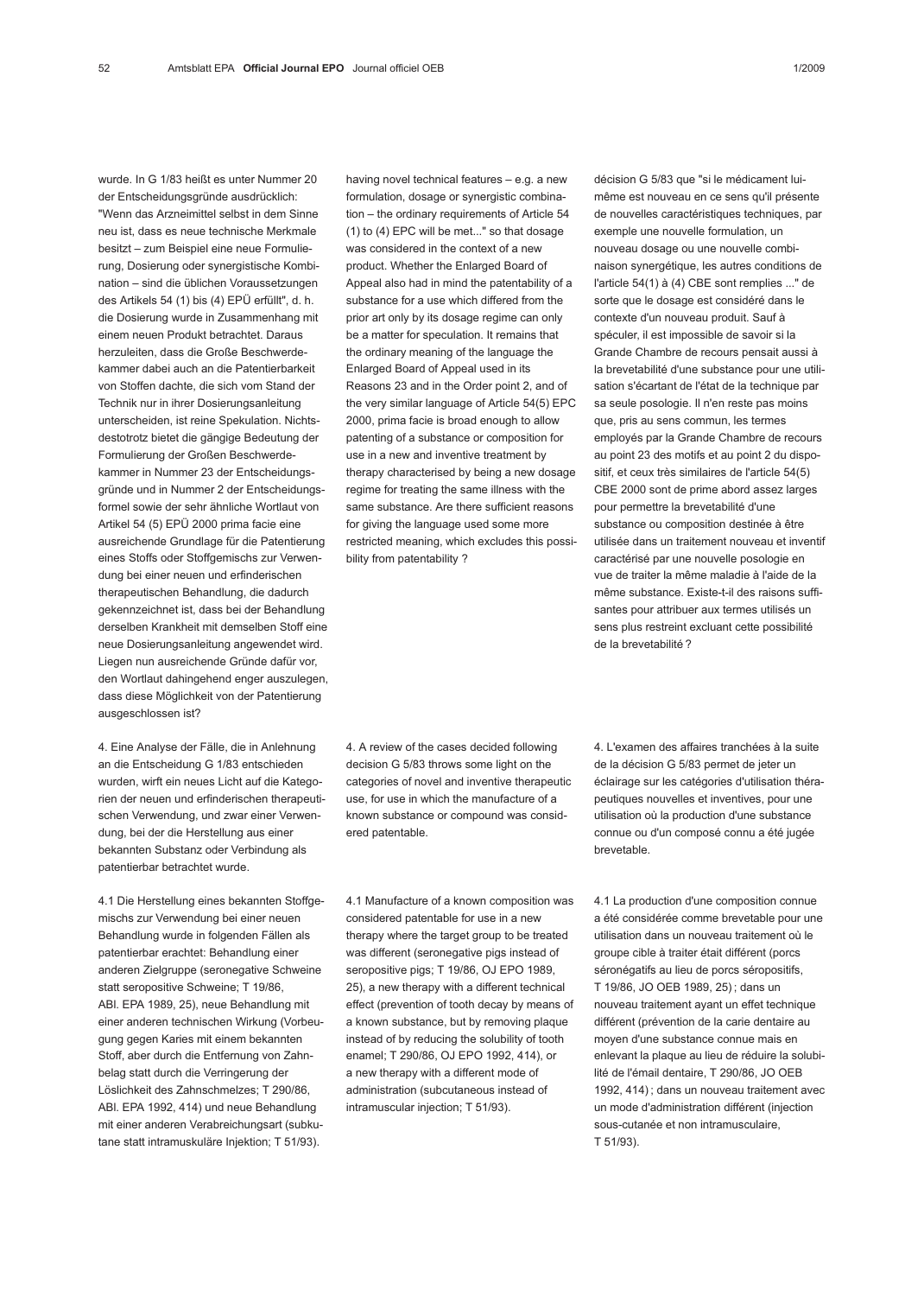4.2 Einige Beschwerdekammern halten dagegen eine grundsätzliche Anerkennung der Patentierbarkeit von spezifischen therapeutischen Verwendungen für problematisch, wenn diese sich lediglich durch die Dosierungsanleitung vom Stand der Technik unterscheiden.

4.3 Unter Verweis auf die Rechtsprechung und eine mögliche Kollision mit Artikel 52 (4) EPÜ 1973 wurde mit der Entscheidung T 584/97 ein Anspruch von der Patentierung ausgeschlossen, der im Wesentlichen auf die Verabreichung von Nicotin in zunehmend höheren Dosen gerichtet war. Auch in den Sachen T 317/95, T 56/97 und T 4/98 (ABl. EPA 2002, 139) wurde diese Frage erörtert und eher negativ beurteilt, blieb letztlich aber unbeantwortet. In allen diesen Fällen wäre die Anmeldung aus anderen Gründen, d. h. mangelnde Neuheit oder mangelnde erfinderische Tätigkeit, ohnehin zurückgewiesen worden, sodass die Entscheidung dieser Frage unerheblich war.

4.4 In T 570/92 ging es um einen Anspruch, mit dem "die Verwendung von Nifedipinkristallen ... zur Herstellung von festen pharmazeutischen Stoffgemischen ... zur Herstellung eines Arzneimittels ... für die orale Behandlung von ... durch ein- bis zweimal tägliche Verabreichung" geschützt werden sollte. Die Kammer sah hier keine Kollision mit Artikel 52 (4) EPÜ 1973. Sie hat den Wortlaut dahin gehend ausgelegt, dass der Fachmann über die Möglichkeit eines Erfolgs der Behandlung bei einer nicht mehr als zweimaligen Verabreichung pro Tag unterrichtet wird, dem Arzt dabei aber keine Anweisungen bezüglich der konkreten Behandlung eines Patienten gegeben werden.

4.5 In T 485/99 war nach Auffassung der Kammer vorrangig zu klären, ob die definierte Dosierungsanleitung (präoperative Verabreichung zur Erzielung einer postoperativen Wirkung) zu einer unterschiedlichen medizinischen (physiologischen) Wirkung führt. Wenn nicht, könnte die Patentierung möglicherweise die ärztliche Freiheit einschränken und wäre daher nicht zulässig. Da die Frage, ob die vorgeschlagene Dosierungsanleitung eine unterschiedliche medizinische Wirkung hat, noch nicht untersucht worden war, verwies die Kammer die Sache an die Prüfungsabteilung zurück.

4.2 However, some boards of appeal have regarded the acceptance in principle of patentability as problematic where the specific therapeutic use differing from the prior art is a mere dosage regimen.

4.3 With reference to case law and the danger of a collision with Article 52(4) EPC 1973, decision T 584/97 denied patentability for a claim directed essentially to the administration of nicotine in increasing doses. In T 317/95, T 56/97 and T 4/98 (OJ EPO 2002, 139) the issue was discussed, with answers tending towards the negative, but ultimately left undecided. In all of these cases the grant of a patent would have been refused anyway on other grounds – i.e. lack of novelty or inventive step – so that the outcome of a decision on this issue was immaterial.

4.4 Decision T 570/92 was concerned with a claim seeking protection for "the use of nifedipine crystals ... for the preparation of solid pharmaceutical compositions ... to obtain (a medicament) ... for the oral treatment of ... by once- or twice-daily administration". The Board saw no collision here with Article 52(4) EPC 1973. It construed the wording as providing the skilled person with the teaching that the success of the therapy by administration no more than twice daily was possible, but not as giving instructions to the doctor in the concrete treatment of a patient.

4.5 In decision T 485/99 the Board emphasised that the key issue was whether the dosage regimen as defined (pre-operative administration to achieve a post-operative effect) led to a different medical (physiological) effect. If not, then patenting might restrict the medical practitioner's freedom and would therefore not be permissible. Since the question whether the proposed dosage regimen led to a different medical effect had not yet been investigated, the Board remitted the case to the Examining Division.

4.2 Certaines chambres de recours n'en ont pas moins estimé qu'accepter par principe la brevetabilité était problématique lorsque l'utilisation thérapeutique spécifique s'écartant de l'état de la technique se réduit à une posologie.

4.3 Compte tenu de la jurisprudence et du danger de collision avec l'article 52(4) CBE 1973, la décision T 584/97 a jugé non brevetable une revendication portant essentiellement sur l'administration de nicotine à des doses croissantes. Les décisions T 317/95, T 56/97 et T 4/98 (JO OEB 2002, 139) ont abordé la question, avec des réponses tendant vers la négative, mais sans statuer en définitive. Dans toutes ces affaires, la délivrance d'un brevet aurait de toute façon été rejetée pour d'autres motifs, à savoir le manque de nouveauté ou d'activité inventive, de sorte que la réponse apportée à cette question n'avait aucune importance.

4.4 La décision T 570/92 concernait une revendication recherchant une protection par brevet pour "l'utilisation de cristaux de nifédipine ... dans la production de compositions pharmaceutiques solides ... pour obtenir (un médicament) ... destiné au traitement par voie orale de ...., administré une ou deux fois par jour". La chambre n'a pas décelé de collision avec l'article 52(4) CBE 1973 et a estimé que le texte enseignait à l'homme du métier que le traitement pouvait réussir avec une ou deux administrations journalières seulement, sans toutefois donner d'instructions au médecin pour le traitement concret des patients.

4.5 Dans la décision T 485/99, la chambre a souligné que la question clé était de savoir si la posologie telle que définie (administration pré-opératoire pour obtenir un effet postopératoire) avait un effet médical (physiologique) différent. Dans la négative, la délivrance d'un brevet serait de nature à restreindre la liberté du médecin, et ne serait donc pas admissible. Etant donné que la question n'a pas été examinée de savoir si la posologie proposée produisait un effet médical différent, la chambre a renvoyé l'affaire devant la division d'examen.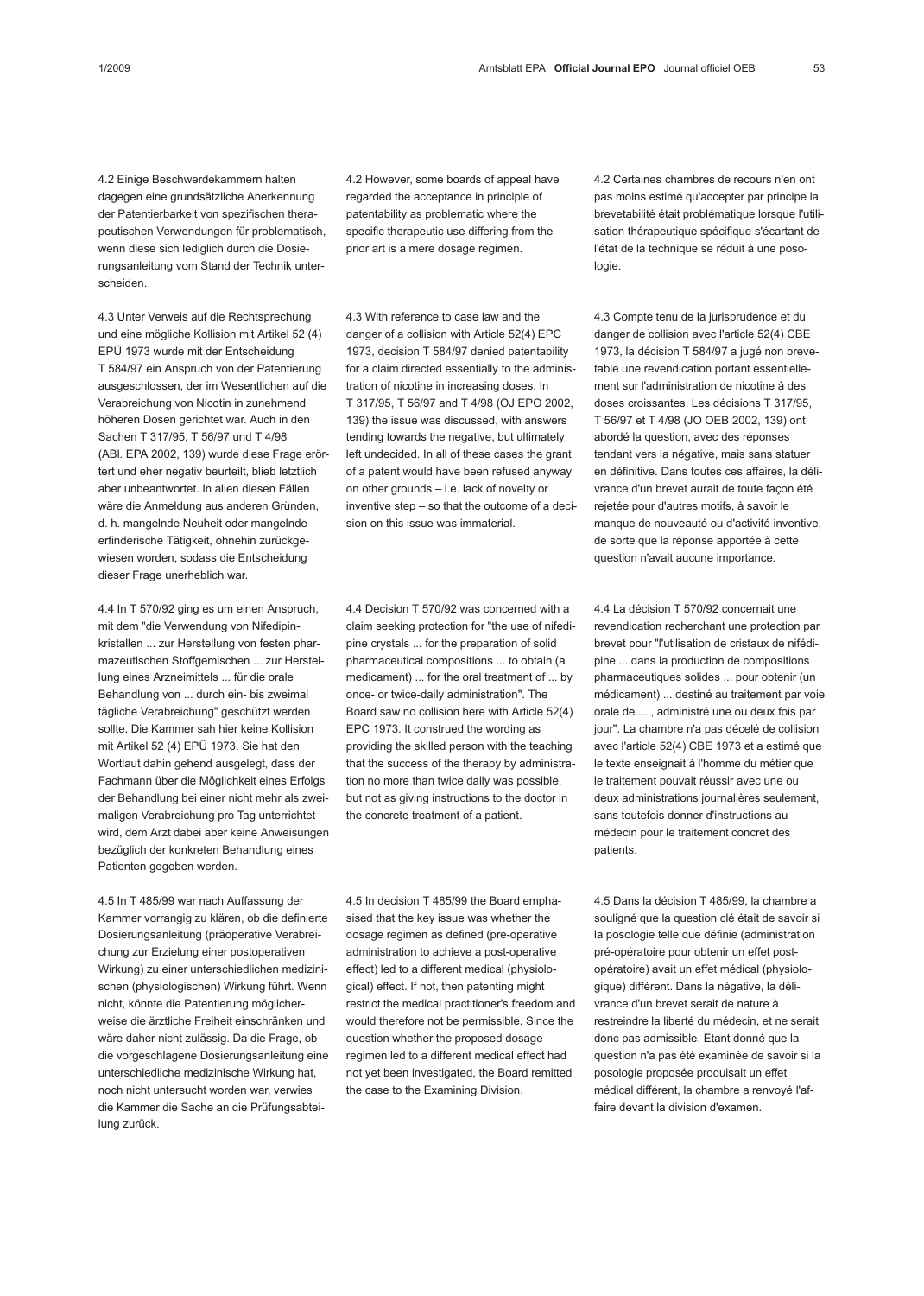4.6 Eine lange und ausführliche Behandlung des Themas enthält die Entscheidung T 1020/03 der Technischen Beschwerdekammer 3.3.4 vom 29. Oktober 2004 (ABl. EPA 2007, 204), mit der zum ersten Mal eine bloße Dosierungsanleitung als patentierbar anerkannt wurde.

Gemäß der in dieser Entscheidung vertretenen Auffassung "gibt es hier keine Grauzone: Entweder ist ein Verfahren zur Verwendung eines Stoffgemisches keine therapeutische Behandlung, fällt somit nicht unter Artikel 52 (4) Satz 1 EPÜ und ist daher patentierbar, sofern es den übrigen Bestimmungen des EPÜ genügt, oder ein Verfahren ist eine therapeutische Behandlung, fällt damit unter Artikel 52 (4) Satz 1 EPÜ und ist also nicht an sich patentierbar; patentiert werden kann jedoch die Verwendung eines Stoffgemisches zur Herstellung eines Arzneimittels, das im Rahmen einer solchen therapeutischen Behandlung angewandt wird, und zwar für eine unbestimmte Therapie als erste medizinische Indikation oder für eine bestimmte Therapie als weitere medizinische Indikation, sofern wiederum die übrigen Erfordernisse des EPÜ erfüllt sind, insbesondere Neuheit und erfinderische Tätigkeit" (Nr. 36 der Entscheidungsgründe). Für die ausführliche Begründung, die zu dieser Schlussfolgerung führte, und die Gründe, warum in dieser Entscheidung von der Argumentation in den Entscheidungen T 317/95, T 56/96, T 584/97, T 4/98 und T 485/99 abgewichen wurde, die als im Widerspruch zur Entscheidung G 1/83 stehend erachtet wurden, wird auf den vollständigen Text der Entscheidung T 1020/03 verwiesen.

5.1 Eine gegenteilige Ansicht zu T 1020/03 kann auf zweierlei Weise formuliert werden. Die erste ist die Aussage, dass sich eine therapeutische Behandlung von einer bekannten therapeutischen Behandlung derselben Krankheit mit demselben Stoff oder Stoffgemisch durch ein weiteres Merkmal neben der Dosierungsanleitung unterscheiden muss, damit sie als neu im Sinne der Artikel 53 c) und 54 (5) EPÜ 2000 gelten kann. Die andere Möglichkeit ist die Auffassung, dass für die Zwecke der Artikel 53 c) und 54 (5) EPÜ 2000 bei einer bekannten Therapie mit Verwendung eines Stoffs zur Behandlung einer Krankheit alle möglichen Dosierungen dieses bekannten Stoffs zur Behandlung dieser Krankheit als offenbart

4.6 A long and detailed treatment is to be found in decision T 1020/03, issued by Technical Board 3.3.4 on 29 October 2004 (OJ EPO 2007, 204), in which decision a pure dosage regimen was recognised for the first time as not excluded from patentability.

Briefly put, the view taken in this decision (see Reasons, point 36) is that "... there is a seamless fit, either a method of using a composition is not a treatment by therapy and therefore falls outside the provision of Article 52(4) EPC first sentence, and so is patentable subject to compliance with the other provisions of the EPC, or else a method is a treatment by therapy and therefore inside the provision of Article 52(4) EPC first sentence, and so not itself patentable, but use of a composition for making a medicament for use in such treatment by therapy is patentable for unspecified therapy as a first medical indication or for a specified therapy as a further medical indication, again subject to compliance with the other provisions of the EPC, in particular novelty and inventive step." For the detailed reasoning leading to this conclusion, and also the reasoning why this decision did not follow certain reasoning stated in decisions T 317/95, T 56/96, T 584/97, T 4/98 and T 485/99 which it considered as conflicting with decision G 5/83, reference is made to the text of decision T 1020/03 itself.

5.1 A contrary view to that expressed in decision T 1020/03 can be stated in two alternative ways. One way of stating it is that for a therapy to be recognised as new for the purposes of Article 53(c) and 54(5) EPC 2000 over a known therapy using the same substance or compound to treat the same disease, there must be some difference other than the dosage regime. The other way of stating it, is that a known therapy for using a substance to treat a disease must for the purposes of Article 53(c) and Article 54(5) EPC 2000 be deemed to make known all possible dosage regimes using that known substance for treating that disease. The justification for either alternative way of expressing the view would be that assessing the

4.6 Un traitement long et détaillé est exposé dans la décision T 1020/03 rendue le 29 octobre 2004 par la chambre de recours technique 3.3.4 (JO OEB 2007, 204), où il a été reconnu, pour la première fois, qu'une posologie proprement dite n'est pas exclue de la brevetabilité.

En résumé, l'avis de la chambre dans ladite décision (point 36 des motifs) est que "... la situation est parfaitement claire : soit une méthode d'application d'une composition ne constitue pas un traitement thérapeutique et ne tombe donc pas sous le coup de l'article 52(4), première phrase CBE, auquel cas elle est brevetable dès lors qu'elle satisfait aux autres exigences de la CBE, soit la méthode représente un traitement thérapeutique et tombe par conséquent sous le coup de l'article 52(4), première phrase CBE, auquel cas elle n'est pas brevetable en elle-même. Toutefois, l'utilisation d'une composition pour élaborer un médicament destiné à être employé dans le cadre d'un tel traitement thérapeutique est brevetable pour une thérapie non déterminée, dans le cadre d'une première indication médicale, ou pour une thérapie déterminée, dans le cadre d'une indication médicale supplémentaire, à condition là encore de satisfaire aux autres exigences de la CBE, telles qu'en particulier la nouveauté et l'activité inventive". Concernant le raisonnement détaillé ayant conduit à cette conclusion, et pour savoir pourquoi cette décision n'a pas suivi le raisonnement des décisions T 317/95, T 56/96, T 584/97, T 4/98 et T 485/99 qu'elle considérait comme entrant en conflit avec la décision G 5/83, il est fait référence au texte proprement dit de la décision T 1020/03.

5.1 Il est possible de formuler de deux façons différentes un avis contraire à celui exprimé dans la décision T 1020/03. La première est de considérer qu'une différence autre que celle de la posologie doit exister pour qu'un traitement soit jugé nouveau, aux fins des articles 53 c) et 54(5) CBE 2000, par rapport à un traitement connu utilisant la même substance ou le même composé pour soigner la même maladie. La deuxième façon est d'estimer qu'un traitement connu pour utiliser une substance destinée à traiter une maladie doit, aux fins des articles 53 c) et 54(5) CBE 2000, être réputé divulguer toutes les posologies possibles utilisant ladite substance connue pour traiter ladite maladie. Les deux formulations se justifient en ce sens que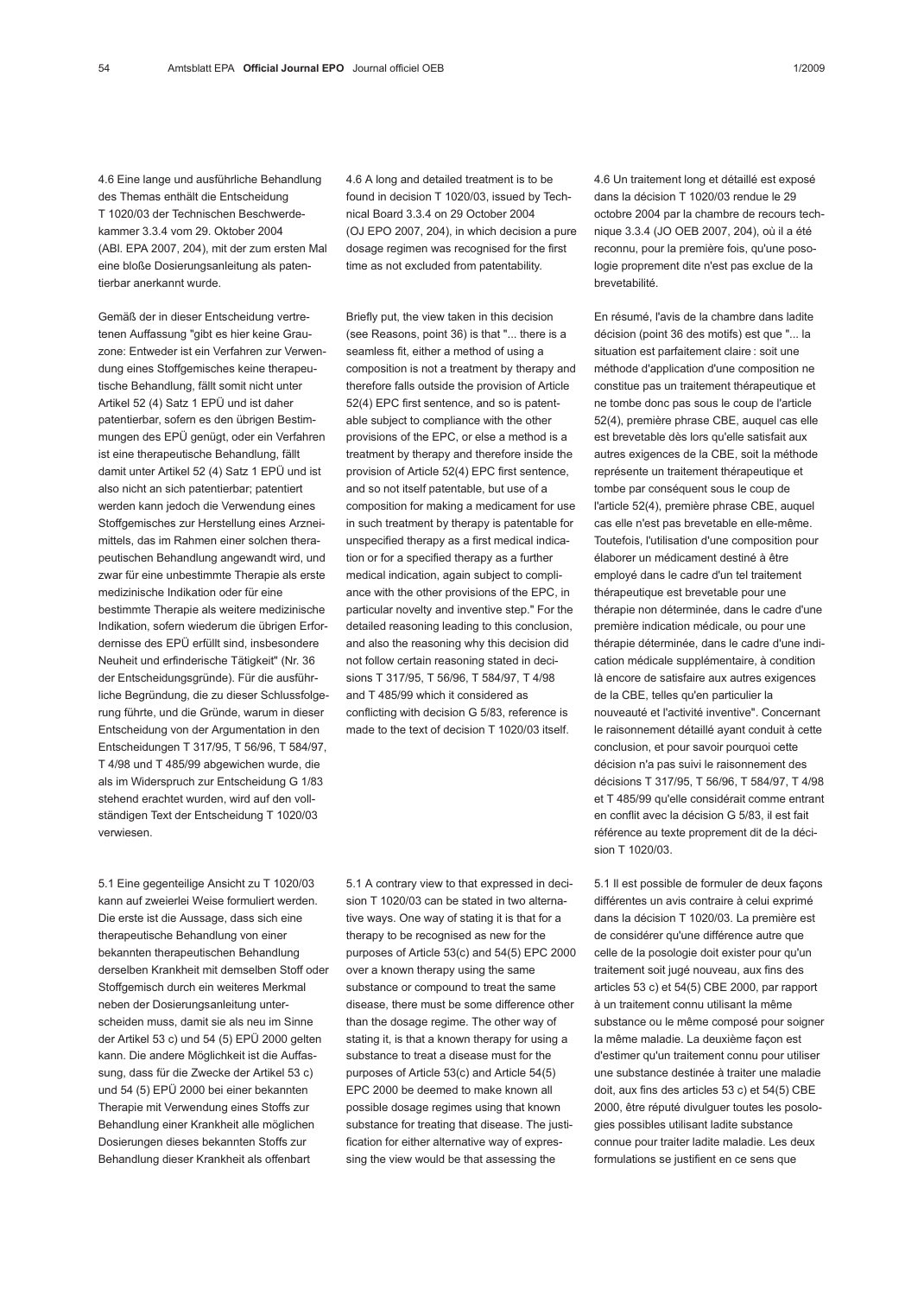gelten. Beide Alternativen dieses Standpunkts ließen sich damit begründen, dass die Wahl der richtigen Dosierung eine Sache zwischen Arzt und Patient ist, weshalb der Schutz der ärztlichen Freiheit bei der Wahl der richtigen Dosierung dem Recht auf ein Patent übergeordnet werden muss. Beispiele für eine Argumentation in diesem Sinne sind in den Entscheidungen T 317/95 (s. Nr. 4.5 der Entscheidungsgründe), T 56/97 (s. Nrn. 2.4 und 2.5 der Entscheidungsgründe) und T 584/97 (s. Nr. 2.6 der Entscheidungsgründe) zu finden, sowie in der angefochtenen Entscheidung der Prüfungsabteilung im vorliegenden Fall. Folgt man dieser gegenteiligen Ansicht, so ist der Formulierung "Verfahren zur therapeutischen Behandlung" für die Zwecke der Artikel 53 c) und 54 (5) EPÜ eine ganz spezielle Bedeutung beizumessen. Die Travaux préparatoires zum EPÜ 2000 enthalten keinerlei Anhaltspunkt für eine solche Absicht, es sei denn, dies sei implizit aus dem Hinweis (s. Nr. 3.1) abzuleiten, dass "hinsichtlich der sog. zweiten und jeder weiteren medizinischen Indikation die von der Großen Beschwerdekammer des EPA entwickelte Rechtsprechung im Übereinkommen verankert werden [soll]". Der einzige einschlägige Fall, auf den sich dies beziehen kann, scheint die Entscheidung G 1/83 (sowie die entsprechenden parallelen Fälle) zu sein, sodass eine verbindliche Auslegung erforderlich ist, die nur eine weitere Entscheidung der

5.2 Die Frage, ob Arzneimittel zur Verwendung bei Verfahren zur therapeutischen Behandlung, deren einziges neues Merkmal eine neue Dosierungsanleitung ist, nach den Artikeln 53 c) und 54 (5) EPÜ 2000 patentierbar sind, ist eine Rechtsfrage von grundsätzlicher Bedeutung, da sie häufig gestellt werden muss. Ist eine Patentierung unter solchen Umständen ausgeschlossen, so müssen die Anmelder dessen sicher sein können, sodass in Fällen, in denen die neue Dosierungsanleitung mit einer neuen, physikalisch unterschiedlichen Form des Arzneimittels angewendet werden kann, Angaben darüber in die Anmeldung bei der Einreichung aufgenommen werden und zumindest dafür Patentschutz erlangt werden kann.

Großen Beschwerdekammer geben kann.

5.3 Ein kategorisches Verbot der Patentierung von Arzneimitteln zur Verwendung bei Verfahren zur therapeutischen Behandlung, deren einziges neues Merkmal eine Dosierungsanleitung ist, würde es insofern erleichright dosage is so much a question between physician and patient that preservation of the physician's freedom to assess the right dosage must take precedence over any right to obtain a patent. Examples of reasoning on the lines of the above view can be found in decisions T 317/95 (see point 4.5), T 56/97 (see points 2.4 and 2.5) and T 584/97 (see point 2.6), and also in the decision of the Examining Division which is under appeal in the present case. On this contrary view it would appear necessary to attribute a very special meaning to "methods of treatment by therapy" for the purposes of Articles 53(c) and 54(5) EPC. There is no hint in the travaux préparatoires for the EPC 2000 in this direction, unless this was implicit in the reference (see point 3.1 above) to "as regards the second or further medical uses, the case law evolved by the EPO Enlarged Board of Appeal should be enshrined in the Convention". The only relevant case referred to by this appears to be decision G 5/83 (and the parallel cases to the same effect), so that an authoritative interpretation of this is needed, which can only be given by a further decision of the Enlarged Board of Appeal.

5.2 Whether medicaments for use in methods of treatment by therapy where the only novel feature is a dosage regime are patentable under Articles 53(c) and 54(5) EPC 2000 is an important point of law, as the situation arises quite frequently. If patenting is to be excluded in such circumstances, then applicants need to know this for certain, so that in cases where the novel dosage regime can be practiced using a new physically different form of the medicament, information on this is included in the application on filing, so that at least for this patent protection can be obtained.

5.3 Categorically denying patent protection for medicaments for use in methods of treatment by therapy where the only novel feature is a dosage regime, would make it simpler to refuse patent applications or invalidate

5.2 La question de savoir si des médicaments destinés à une utilisation dans des méthodes de traitement thérapeutique, où la seule nouveauté réside dans la posologie, sont brevetables au titre des articles 53 c) et 54(5) CBE 2000, constitue une question de droit importante car la situation se présente assez souvent. Si la brevetabilité est exclue dans ces circonstances, les demandeurs doivent être fixés, afin que, le cas échéant, leur demande indique dès le dépôt que la nouvelle posologie peut être appliquée au moyen d'une nouvelle forme physiquement différente du médicament, permettant ainsi d'obtenir une protection par brevet au moins pour cette demande.

5.3 Si la protection par brevet est catégoriquement rejetée dans le cas de médicaments utilisés dans les méthodes de traitement thérapeutique où la seule caractéristique nouvelle est une posologie, le rejet de

l'évaluation du dosage correct relève à un point tel de la relation entre médecin et patient que la nécessité de protéger la liberté du médecin en la matière doit primer le droit d'obtenir un brevet. Des exemples de raisonnements en ce sens figurent dans les décisions T 317/95 (cf. point 4.5), T 56/97 (cf. points 2.4 et 2.5) et T 584/97 (cf. point 2.6), ainsi que dans la décision de la division d'examen, qui fait l'objet du recours dans la présente espèce. Pour un avis contraire il semblerait nécessaire de donner un sens très particulier à l'expression "méthodes de traitement thérapeutique" aux fins des articles 53 c) et 54(5) CBE. Les travaux préparatoires de la CBE 2000 ne font aucune allusion à cet égard, à moins que cela soit sous-entendu dans le passage (cf. point 3.1 supra) "en ce qui concerne la deuxième indication médicale et toutes les indications suivantes, il conviendrait d'ancrer dans la Convention la jurisprudence développée par la Grande Chambre de recours de l'OEB". Le seul précédent auquel il est ici fait référence semble être la décision G 5/83 (et les affaires parallèles allant dans le même sens). Une interprétation faisant autorité est nécessaire, laquelle ne peut résulter que d'une autre décision de la Grande Chambre de recours.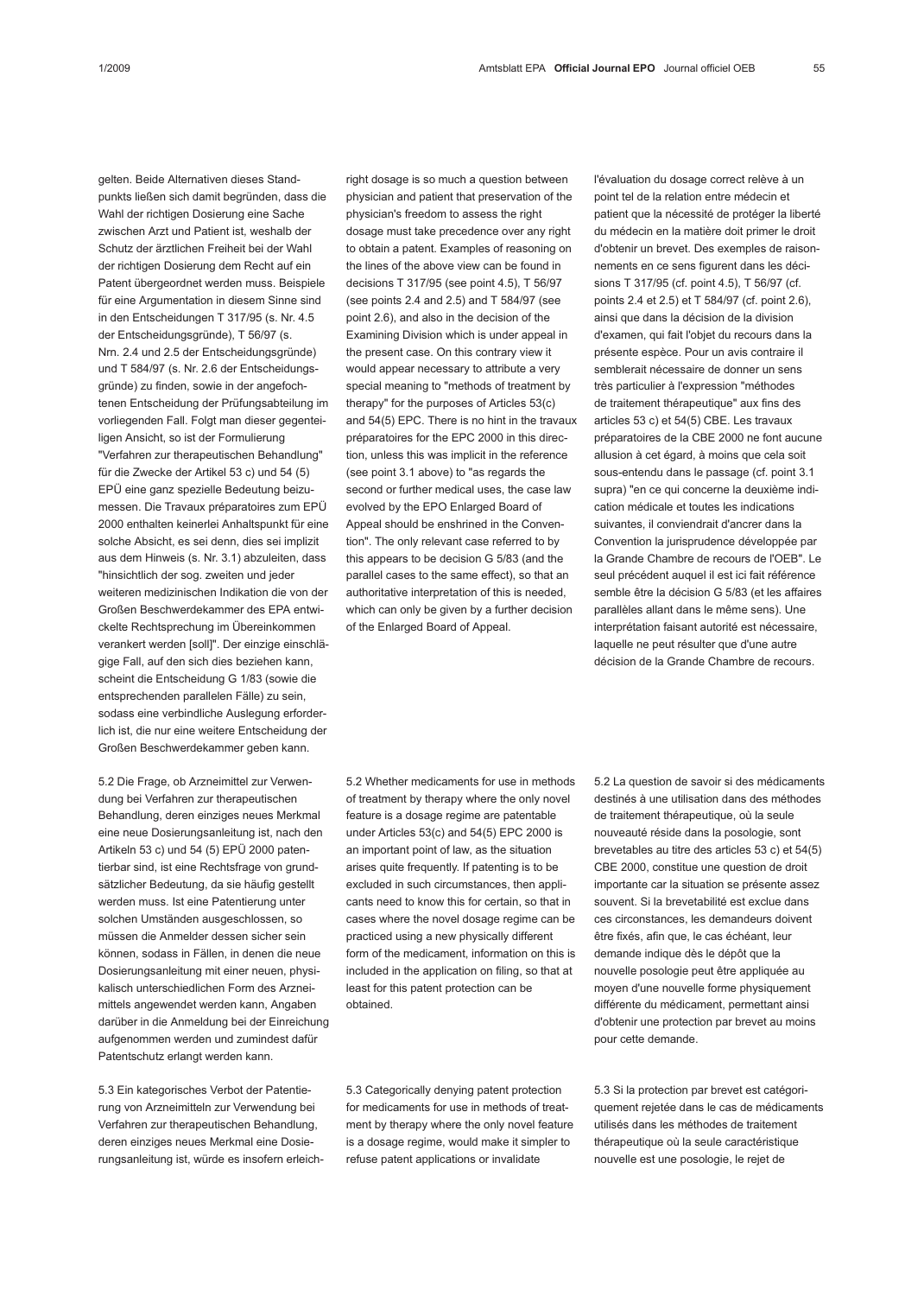tern, Patentanmeldungen zurückzuweisen bzw. Patente für nichtig zu erklären, deren einziger Unterschied zum Stand der Technik in einer neuen Dosierungsanleitung besteht, als die gewöhnlich schwierigste Frage des Naheliegens niemals gestellt werden müsste. Ein solcher kategorischer Patentierungsausschluss würde es auch den Gerichten ersparen, die Frage klären zu müssen, welche Beweismittel als ausreichend für die Herstellung und/oder Vermarktung eines (alten) Arzneimittels zur Verwendung in einer neuen Dosierungsanleitung gelten. Jedoch scheint es fraglich, ob solche Überlegungen bei der Auslegung der Artikel 53 c) und 54 (5) EPÜ 2000 zu berücksichtigen sind.

5.4 Die Gesetzgeber der Vertragsstaaten haben in der Tat bei der Entscheidung über die Zulässigkeit der Patentierung von Arzneimitteln oder gar therapeutischer Verfahren verschiedentlich Erwägungen hinsichtlich der öffentlichen Gesundheit, der ärztlichen Schweigepflicht zur Wahrung des Arzt-Patienten-Verhältnisses oder der Erhaltung der Freiheit der Ärzte, ihren Patienten die bestmögliche Behandlung zu bieten, berücksichtigt. Dies spiegelt sich unter anderem auch in Artikel 167 EPÜ 1973 wider, wonach die Vertragsstaaten für eine Übergangszeit gewisse Vorbehalte machen konnten. Solche Überlegungen sind allerdings in erster Linie für den Gesetzgeber bei der Gesetzgebung von Bedeutung und nicht unbedingt bei der Rechtsauslegung. Wenn solche Betrachtungen bei der Auslegung der Bestimmungen des EPÜ eine Rolle spielen sollen, so scheint es zur Sicherung einer einheitlichen Entwicklung der Rechtsprechung erforderlich, dass die Große Beschwerdekammer entsprechende Leitlinien vorgibt, wie dabei zu verfahren ist.

## Entscheidungsformel

### Aus diesen Gründen wird entschieden:

Der Großen Beschwerdekammer werden folgende Rechtsfragen zur Entscheidung vorgelegt:

1. Wenn die Verwendung eines bestimmten Arzneimittels bei der Behandlung einer bestimmten Krankheit bereits bekannt ist, kann dieses bekannte Arzneimittel dann gemäß den Bestimmungen der Artikel 53 c) patents where it turned out that the only difference from the prior art was the dosage regime, as the normally most difficult issue of obviousness would never have to be addressed. Such categorical denial of patent protection would also avoid problems that courts might have in deciding on what evidence was satisfactory to show that an (old) medicament was being manufacture and/or marketed for use in a new dosage regime. It seems questionable, however, whether regard should be paid to such considerations when considering the meaning of Articles 53(c) and 54(5) EPC 2000.

5.4 Considerations of public health, of medical confidentiality to preserve the physician/patient relationship, or of preserving the freedom of physicians to treat their patients in the best possible manner, have indeed at various times influenced the legislators in the Contracting States in considering whether it is allowable at all to patent pharmaceuticals let alone therapeutic methods. A reflection of this is to be found, for example, in the reservations allowable for Contracting States for an interim period under the provisions of Article 167 EPC 1973. However these are considerations primarily for the legislator in laying down the law, and not primarily considerations for interpreting the law. If such considerations are to be relied on at all in interpreting the provisions of the EPC, then for the sake of a consistent development of the case law it seems best for the Enlarged Board of Appeal to give authoritative guidance on how to do so.

demandes de brevet ou l'invalidation de brevets s'en trouvent simplifiés là où il apparaît que la seule différence par rapport à l'état de la technique est une posologie, car cela dispense d'aborder la question généralement épineuse de l'évidence. Une telle exclusion catégorique de la protection par brevet épargnerait également aux tribunaux d'avoir à décider quelles preuves sont suffisantes pour établir qu'un médicament (connu) est produit et/ou mis sur le marché en vue d'être utilisé dans une nouvelle posologie. On peut toutefois se demander s'il convient d'entrer dans ce genre de considérations lorsqu'il s'agit d'examiner le sens des articles 53 c) et 54(5) CBE 2000.

5.4 Des considérations relatives à la santé publique, au secret médical, afin de sauvegarder la relation médecin/patient, ou à la liberté du médecin de soigner leurs patients de la meilleure façon possible, ont souvent influencé les législateurs des Etats contractants quant à la question de savoir si les produits pharmaceutiques – sans parler des méthodes thérapeutiques – sont brevetables. Témoin les réserves permises aux Etats contractants pendant une période intérimaire en vertu de l'article 167 CBE 1973. Mais ces considérations s'adressent surtout au législateur et non pas à ceux qui sont chargés d'interpréter la loi. Si de telles considérations doivent être prises en compte dans l'interprétation de la CBE, le mieux semble être que la Grande Chambre de recours précise la façon de procéder afin d'assurer un développement cohérent de la jurisprudence.

## Order

### For these reasons it is decided that:

The following questions are referred to the Enlarged Board of Appeal for decision:

1. Where it is already known to use a particular medicament to treat a particular illness, can this known medicament be patented under the provisions of Articles 53(c) and 54(5) EPC 2000 for use in a different, new and

### **Dispositif**

## Par ces motifs, il est statué comme suit :

Les questions de droit suivantes sont soumises à la Grande Chambre de recours pour décision :

1. Lorsque l'utilisation d'un médicament particulier pour traiter une maladie particulière est déjà connue, ce médicament connu peut-il être breveté, en vertu des dispositions des articles 53 c) et 54(5) CBE 2000, pour son